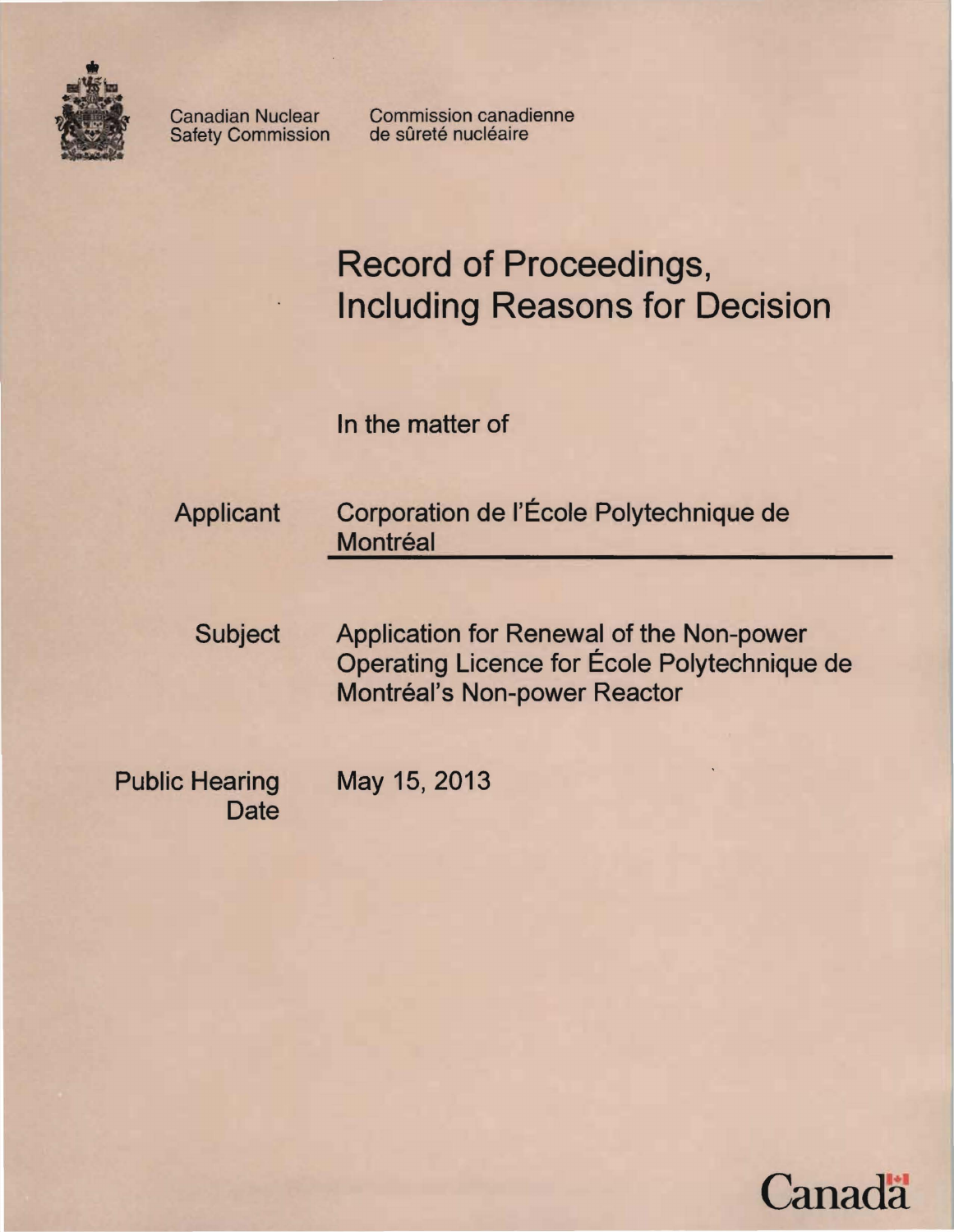# **RECORD OF PROCEEDINGS**

| Applicant:                                                         | École Polytechnique de Montréal Corporation                                                                    |                               |
|--------------------------------------------------------------------|----------------------------------------------------------------------------------------------------------------|-------------------------------|
| Address:                                                           | P.O. 6079, succ. Centre-Ville, Montréal, Québec H3C 3A7                                                        |                               |
| Purpose:                                                           | Application for renewal of the non-power operating licence for<br>Polytechnique Montréal's non-power reactor   |                               |
| Application received:                                              | September 17, 2012                                                                                             |                               |
| Date of public hearing:                                            | May 15, 2013                                                                                                   |                               |
| Location:                                                          | Canadian Nuclear Safety Commission (CNSC) Public Hearing<br>Room, 280 Slater St., 14th. Floor, Ottawa, Ontario |                               |
| Members present:                                                   | M. Binder, Chair<br>R. J. Barriault<br>A. Harvey                                                               | M. J. McDill<br>D.D. Tolgyesi |
| Secretary:<br><b>Recording Secretary:</b><br>Senior Legal Advisor: | M.A. Leblanc<br>S. Gingras<br>J. Lavoie                                                                        |                               |

| <b>Applicant Represented By</b>                                                                                                                                                                                                                                               |                     | <b>Document Numbers</b>     |
|-------------------------------------------------------------------------------------------------------------------------------------------------------------------------------------------------------------------------------------------------------------------------------|---------------------|-----------------------------|
| • C. Chilian, Responsible for the Reactor and Director of the<br><b>SLOWPOKE Laboratory</b><br>• G. Marleau, Professor and Director of the Institute of Nuclear<br>Engineering<br>G. Kennedy, Associate Professor and formerly responsible for the<br><b>SLOWPOKE Reactor</b> |                     | CMD 13-H7.1<br>CMD 13-H7.1A |
| <b>CNSC Staff</b>                                                                                                                                                                                                                                                             |                     | <b>Document Numbers</b>     |
| $\bullet$ R. Jammal                                                                                                                                                                                                                                                           | • I. Erdebil        |                             |
| $\bullet$ P. Elder                                                                                                                                                                                                                                                            | • D. Howard         | <b>CMD 13-H7</b>            |
| $\bullet$ C. Carrier                                                                                                                                                                                                                                                          | $\bullet$ R. Duguay | <b>CMD 13-H7.A</b>          |
| $\bullet$ W. Islam                                                                                                                                                                                                                                                            |                     |                             |

**Licence:** renewed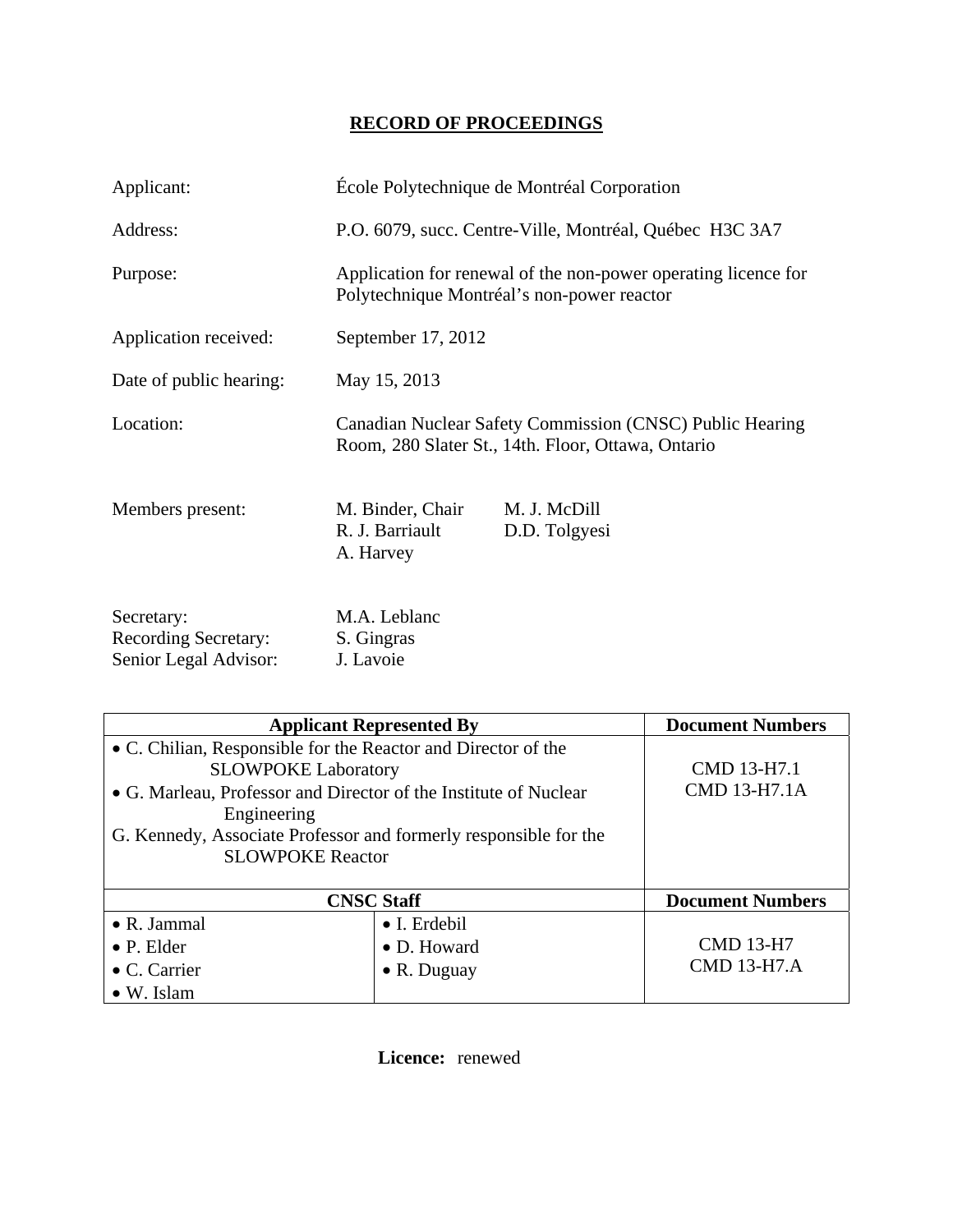# **Table of contents**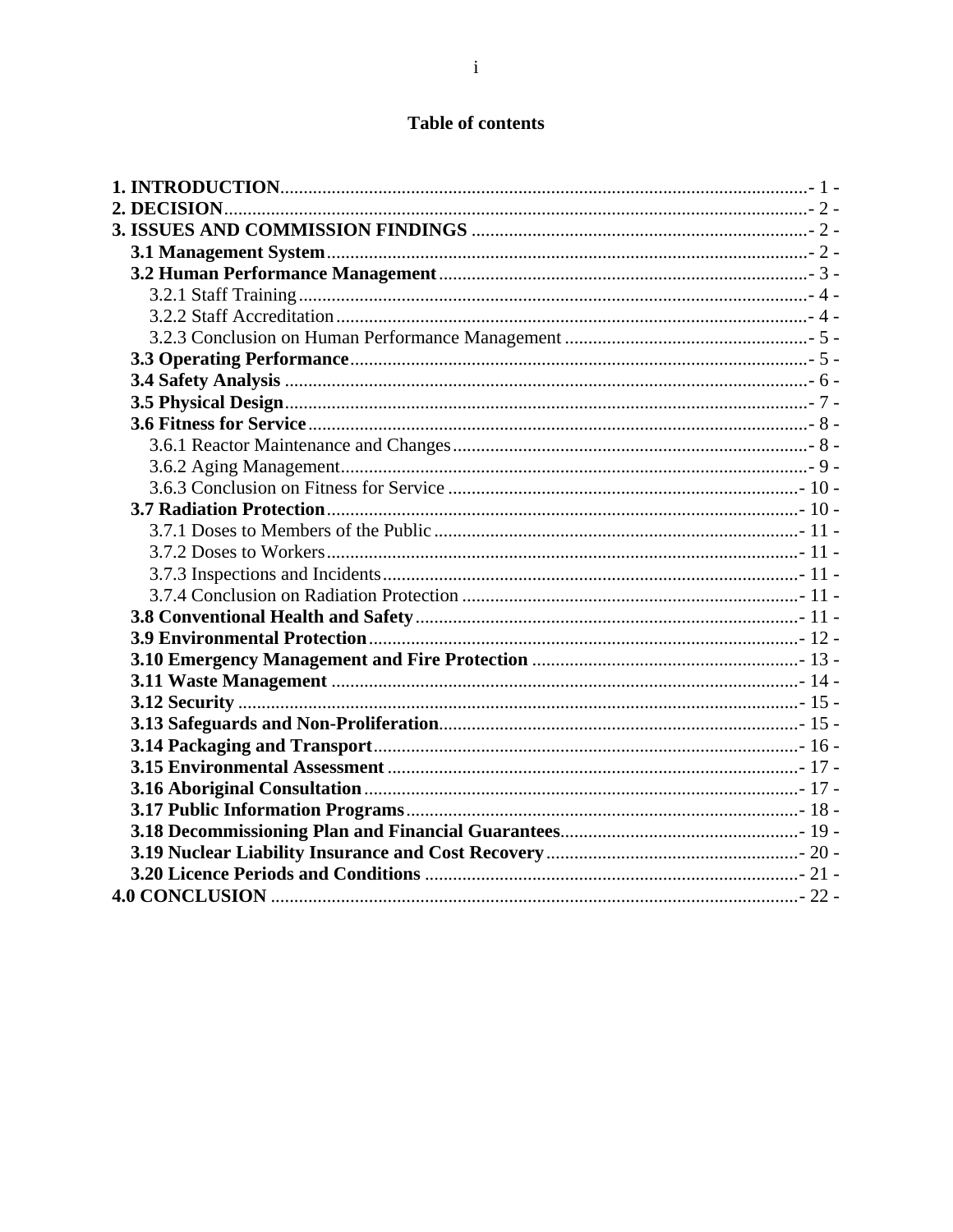# **1. INTRODUCTION**

- 1. The École Polytechnique de Montréal Corporation (Polytechnique Montréal) has applied to the Canadian Nuclear Safety Commission<sup>1</sup> (CNSC) for the renewal of the operating licence for its Safe LOW-POwer Kritical Experiment (SLOWPOKE-2) non-power reactor, located in Montreal, Quebec. The current licence, PERFP-9A.02/2013, expires on June 30, 2013. Polytechnique Montréal has applied for the renewal of this licence for a period of 10 years.
- 2. The Polytechnique Montréal Slowpoke-2 reactor is a low-energy research reactor located in Polytechnique Montréal's main building. The 20 kW thermal SLOWPOKE-2 reactor is contained in a sealed chamber and submerged in a storage pool. The reactor has been in operation for 36 years and is used for research, teaching, neutron generation and isotope production.

#### Issues

- 3. In considering the application, the Commission was required to decide, pursuant to subsection 24(4) of the *Nuclear Safety and Control Act*<sup>2</sup> (NSCA) if:
	- a) Polytechnique Montréal is qualified to carry on the activity that the licence would authorize; and
	- b) in carrying out that activity, Polytechnique Montréal would make adequate provision for protection of the environment, the health and safety of persons, and the maintenance of national security and measures required to implement national obligations to which Canada has agreed.

## Public Hearing

4. Pursuant to section 22 of the NSCA, the President of the Commission established a panel (hereinafter referred to as the Commission) to review the applicant's application. The Commission, in making its decision, considered information presented at a public hearing on May 15, 2013, in Ottawa, Ontario. The public hearing was conducted in accordance with the Canadian Nuclear Safety Commission *Rules of Procedure*. 3 During the hearing, the Commission received written submissions and heard oral presentations from CNSC staff (CMD 13-H7 and CMD 13-H7.A) and Polytechnique Montréal (CMD 13-H7.1 and 13-H7.1A). Members of the public were invited to submit written interventions, but none were received.

 $\overline{a}$ 

<sup>&</sup>lt;sup>1</sup>The Canadian Nuclear Safety Commission is referred to as the "CNSC" when referring to the organization and its staff in general, and as the "Commission" when referring to the tribunal component.

 $2$ Statutes of Canada (S.C.) 1997, chapter (c.) 9.

<sup>&</sup>lt;sup>3</sup>Statutory Orders and Regulations (SOR)/2000-211.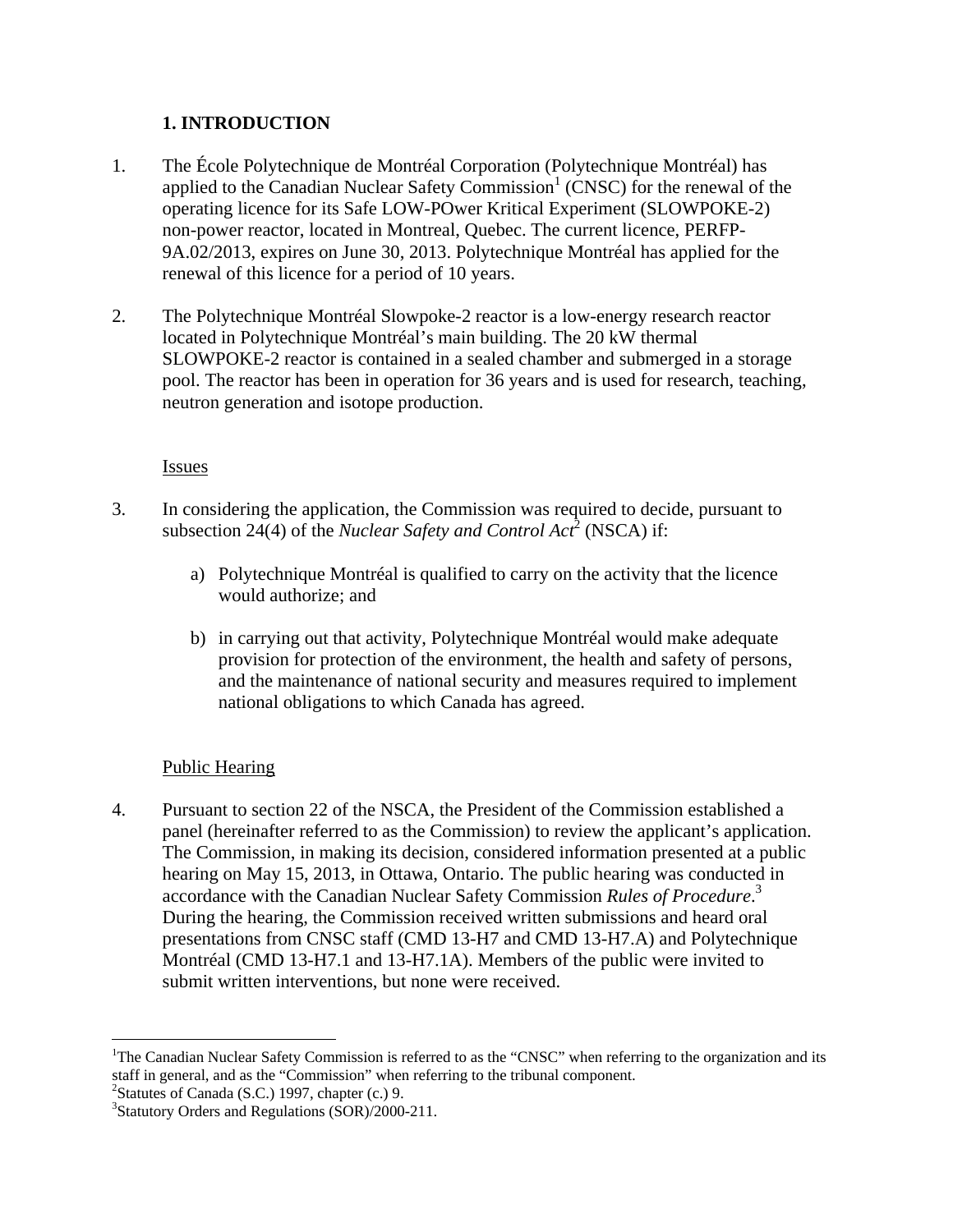# **2. DECISION**

5. On the basis of its consideration of the matter, as described in more detail in the following sections of this Record of Proceedings, the Commission concludes that Polytechnique Montréal is qualified to carry on the activities that the renewed licence will authorize and that, in carrying out those activities, it will make adequate provision for the protection of the environment, the health and safety of persons, and the maintenance of national security and measures required to implement international obligations to which Canada has agreed.

Therefore, the Commission, pursuant to section 24 of the *Nuclear Safety and Control Act*, issues Licence PERFP-9A.00/2023 to l'École Polytechnique de Montréal for the operation of its SLOWPOKE-2 reactor. The licence will be valid from July 1, 2013 until June 30, 2023.

- 6. In the licence, the Commission includes the conditions as recommended by CNSC staff and set out in the draft licence attached to CMD 13-H7.
- 7. The Commission also accepts CNSC staff's recommendation regarding the delegation of authority in the Licence Conditions Handbook (LCH). The Commission notes that CNSC staff can bring any matter to the Commission as applicable. The Commission directs CNSC staff to inform the Commission annually of any changes made to the LCH.
- 8. The Commission directs CNSC staff to submit annual reports on the performance of the Polytechnique Montréal SLOWPOKE-2 reactor. CNSC staff shall present this report at a public proceeding of the Commission.
- 9. The Commission directs CNSC staff to provide an update on the decommissioning plan and the financial guarantee for Polytechnique Montréal's SLOWPOKE-2 reactor at the next annual report on SLOWPOKE reactors.

# **3. ISSUES AND COMMISSION FINDINGS**

10. In making its decision under section 24 of the *Nuclear Safety and Control Act*, the Commission considered a number of matters related to Polytechnique Montréal's qualifications to carry out the proposed activities. It also examined the adequacy of the proposed measures to protect the environment, the health and safety of persons, and the maintenance of national security and measures required to implement national obligations to which Canada has agreed.

## **3.1 Management System**

11. The Commission examined Polytechnique Montréal's management system, which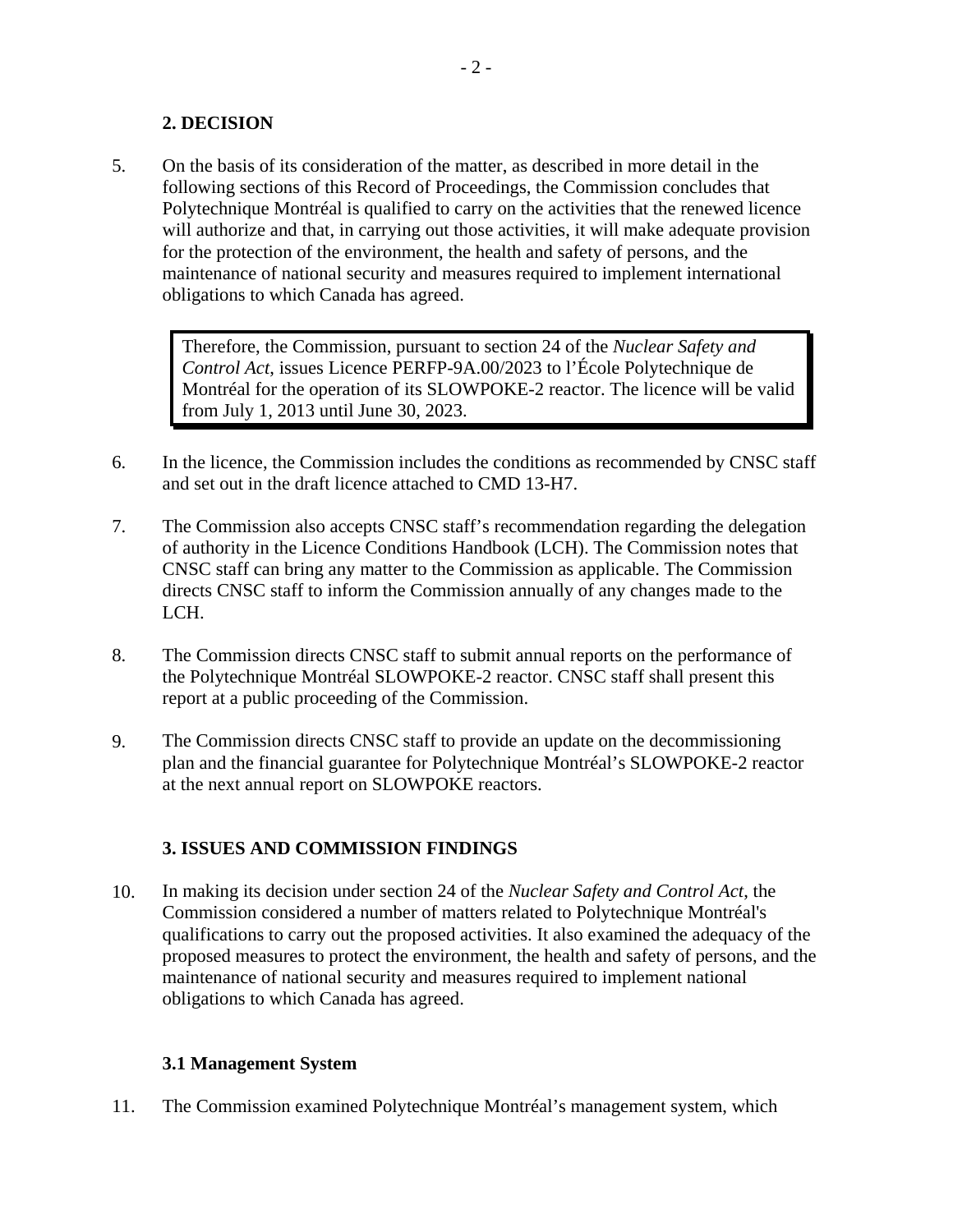covers the framework that establishes the processes and programs required to ensure that the organization achieves its safety objectives and continuously monitors its performance against those objectives, while fostering a healthy safety culture.

- 12. Polytechnique Montréal detailed the administrative structure of Polytechnique Montréal and the SLOWPOKE laboratory, as well as the duties of each position in the laboratory.
- 13. Polytechnique Montréal reported that in 2010 it implemented its new quality assurance program, based on a set of procedures clearly defined in the Quality Assurance Manual. The purpose of the program is to ensure that activities related to the reactor are of a quality necessary to ensure the safety of the reactor and the laboratory. The program applies to all systems, structures and activities related to the operation of the reactor.
- 14. Polytechnique Montréal reported that several instances of non-compliance were identified following an internal audit of the quality assurance program, but that most were corrected in the new version of the Quality Assurance Manual published in February 2013.
- 15. CNSC staff indicated having conducted an inspection of the quality assurance program at Polytechnique Montréal in 2011. The measures taken by Polytechnique Montréal to remedy the deficiencies identified during that inspection were considered acceptable by CNSC staff.
- 16. CNSC staff indicated during the licence renewal hearings in 2003 that, although they were satisfied with the management system and the quality assurance processes used at the facility, the documentation of those processes needed to be improved to fully comply with CNSC requirements. Polytechnique Montréal reviewed and revised the documentation for its quality assurance program in accordance with CNSC quality assurance elements and principles for nuclear facilities. The revised program was presented to the CNSC in 2008. During a progress report on the performance of Polytechnique Montréal in 2009, CNSC staff noted that the documentation for the quality assurance program met their expectations and that Polytechnique Montréal's performance in this area was acceptable.
- 17. After reviewing the information presented, the Commission concludes that Polytechnique Montréal has appropriate management structures in place to adequately carry out the activities under the proposed licence.

#### **3.2 Human Performance Management**

18. This safety and control area encompasses activities that enable effective human performance through the development and implementation of processes. These activities ensure the licensee has sufficient numbers of staff, in all relevant fields, with the necessary knowledge, skills, procedures and tools to safely carry out their duties.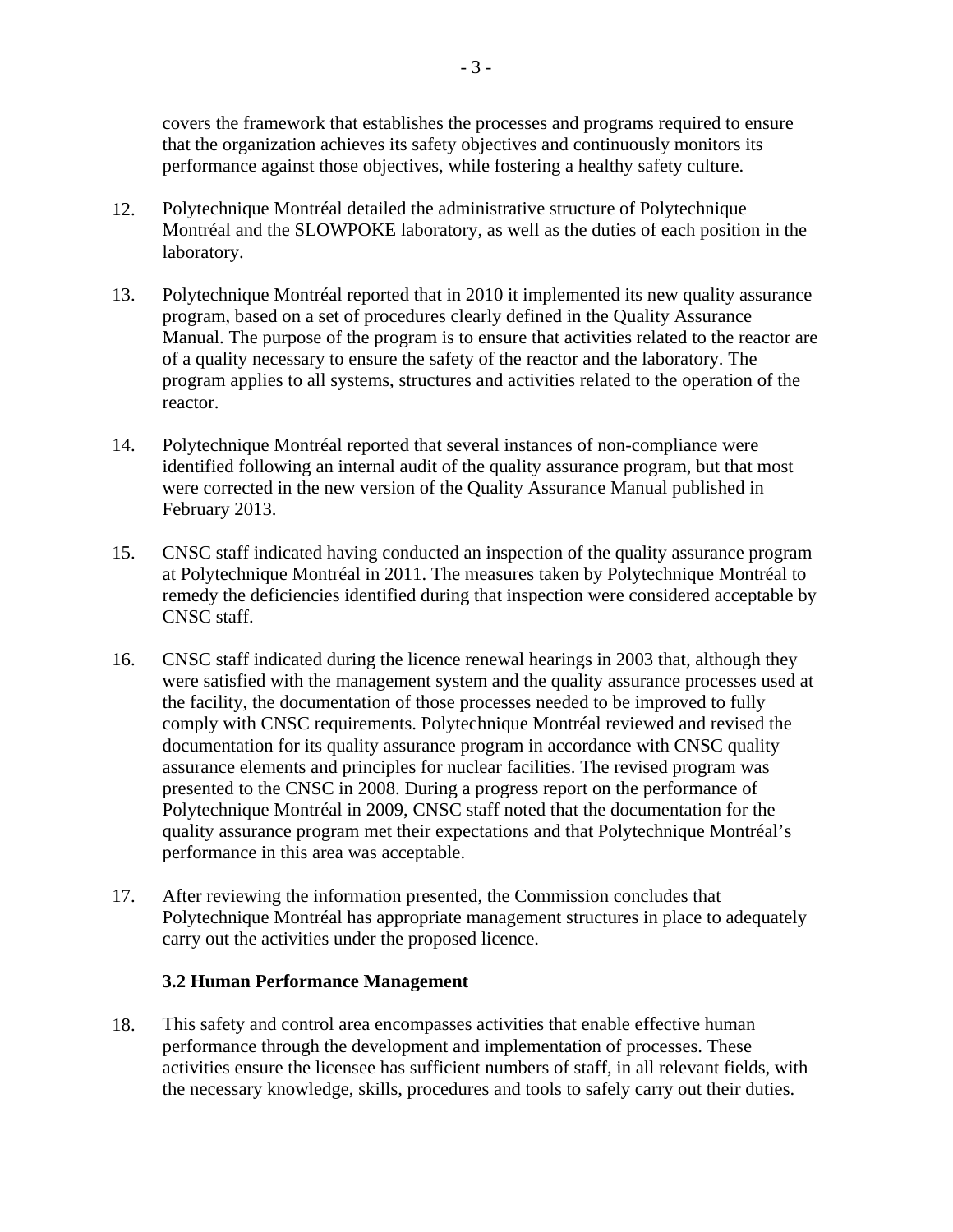#### 3.2.1 Staff Training

- 19. Polytechnique Montréal indicated that the reactor's operators, authorized users and authorized technicians must receive radiation protection training, which is updated every three years. The reactor's operators are also trained and certified in the packaging and transport of Type A package radioactive materials. Polytechnique Montréal also has a training program (initial and continuing), based on a systematic approach to training (SAT), which operators must complete in order to be and remain accredited.
- 20. CNSC staff confirmed that Polytechnique Montréal's training program for the SLOWPOKE-2 operators was developed using a SAT, which is the framework acceptable to the CNSC for the implementation of training activities for personnel accredited to operate the SLOWPOKE-2 reactor. The program was amended on the basis of feedback provided by CNSC staff following their reviews. CNSC staff accepted the revised program in 2009.
- 21. CNSC staff noted they had conducted an inspection in October 2009 to assess the effectiveness of the training processes currently used onsite and to measure the progress and results of the SAT program's implementation. CNSC staff indicated that the corrective measures requested following the inspections were implemented by Polytechnique Montréal in a timely manner and in accordance with the corrective action plan that CNSC staff had accepted.

#### 3.2.2 Staff Accreditation

- 22. CNSC staff noted that under Polytechnique Montréal's licence for its SLOWPOKE-2 reactor, all persons appointed as operators, engineers or technicians assigned to the reactor must be accredited under the NSCA and its associated Regulations. According to CNSC staff, the performance of the licensee during the licence period in this specific area met regulatory requirements.
- 23. CNSC staff indicated that nuclear maintenance of the reactor can be carried out or supervised only by a person certified by the CNSC as a reactor engineer or technician. Polytechnique Montréal uses the services of a certified engineer or technician provided by Atomic Energy of Canada Limited (AECL).
- 24. The Commission enquired if there is a minimum complement of operators for SLOWPOKE reactors and sought information on the requirements to maintain qualification as an operator. CNSC staff responded that the minimum staffing requirement at a SLOWPOKE facility is one person. CNSC staff noted that the licence conditions allow the reactor to be operated remotely for up to 24 hours. CNSC staff further responded that operators can maintain certification by continuing their training program which involves carrying out weekly maintenance checks, as well as restarting and shutting down the SLOWPOKE reactor periodically.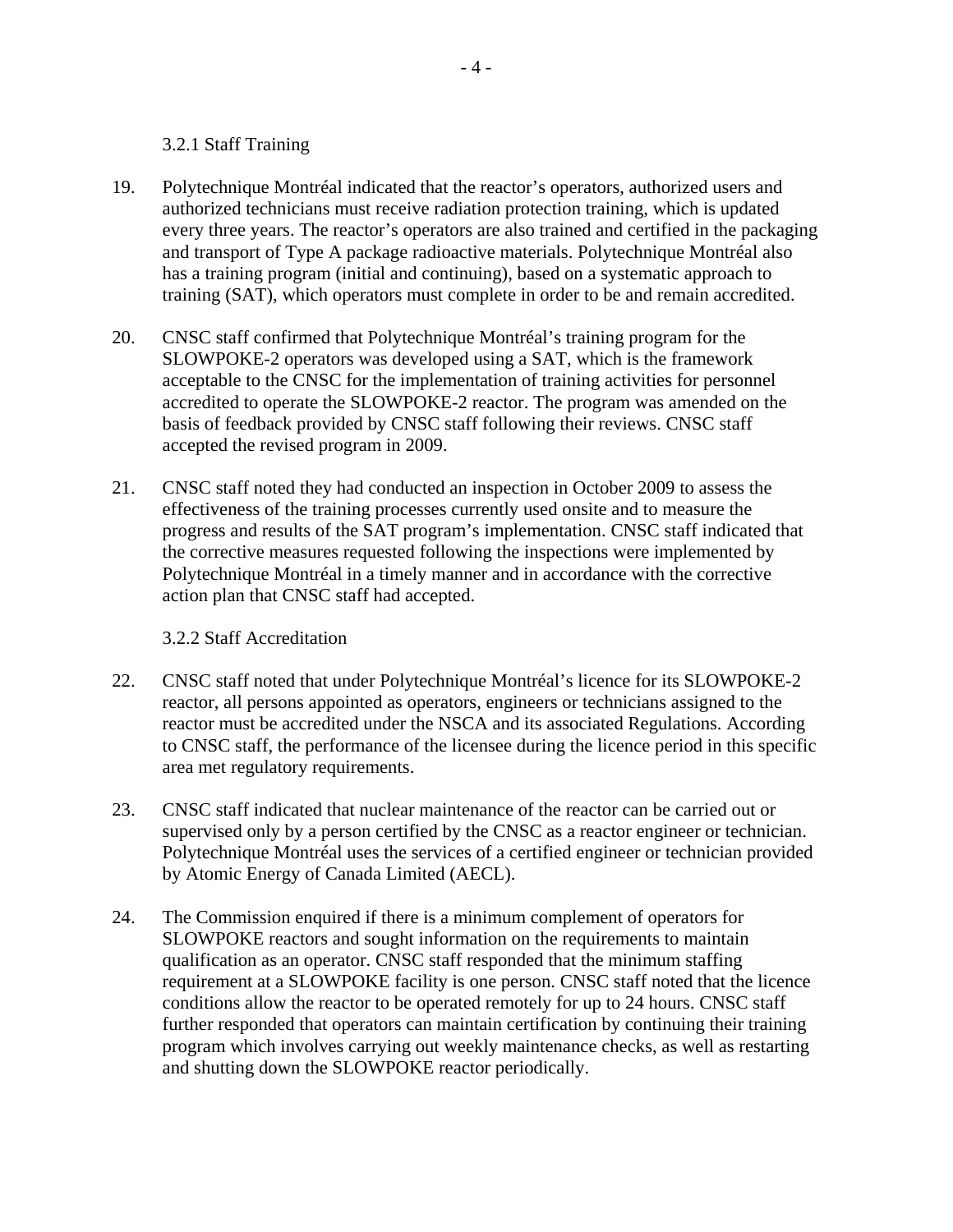- 25. The Commission enquired if CNSC certification is a prerequisite to be appointed as a reactor engineer or technician at a SLOWPOKE reactor facility. CNSC staff responded that certification is a prerequisite and that individuals must be certified before they are appointed.
	- 3.2.3 Conclusion on Human Performance Management
- 26. Based on this information, the Commission concludes that Polytechnique Montréal has suitable human performance management structures, and that the operation of the SLOWPOKE-2 reactor shows Polytechnique Montréal's ability to adequately carry out the activities authorized under its licence.

#### **3.3 Operating Performance**

- 27. Operating performance includes operating policies, reporting and trending, and the application of operating experience (such as root-cause analysis and corrective actions) that demonstrate the licensee's effective performance, as well as improvement plans and significant future activities.
- 28. Polytechnique Montréal indicated that the Department of Engineering Physics is responsible for, operates and maintains the laboratory facilities.
- 29. Polytechnique Montréal detailed the procedures that are in place for operating and maintaining the reactor, as well as the inspection and maintenance activities. Polytechnique Montréal indicated that the *Operating Manual*, Revision 8, June 2009, was submitted to the CNSC, and that it followed the procedures described therein.
- 30. CNSC staff indicated they have established a risk-based monitoring and compliance plan, which consists of onsite inspections and reviews of the documents submitted in accordance with licence requirements. These documents include annual compliance reports, investigation reports on reportable events, and all other reports required by the CNSC under the NSCA and its regulations.
- 31. CNSC staff reviewed the annual compliance reports submitted by Polytechnique Montréal, communicated regularly with the facility's management, and noted that no issue was identified respecting the safe operation of the reactor.
- 32. CNSC staff noted that it had conducted routine compliance inspections during the licence period to evaluate the facility's operation and maintenance and to verify its programs. Based on these compliance activities, CNSC staff consider that the programs related to the facility's maintenance and operation are acceptable.
- 33. Polytechnique Montréal noted that no unintended events occurred during the current licence period. CNSC staff concurred.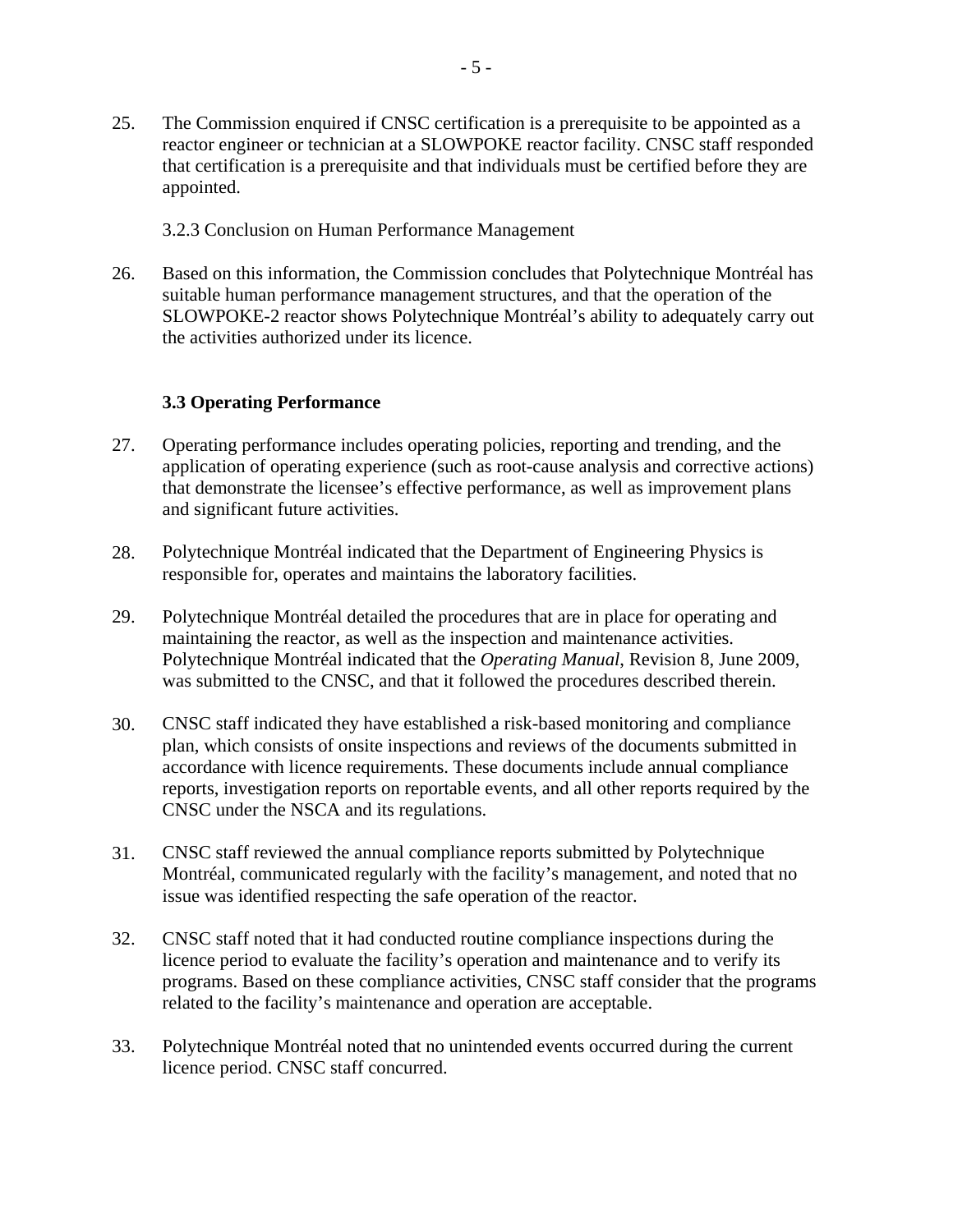- 34. The Commission sought information on the consistent satisfactory ratings the SLOWPOKE-2 reactors received across all 14 safety and control areas and the differences amongst facilities. CNSC staff responded that the rating system was systematically applied to all of the SLOWPOKES for the first time for the purpose of the licence application assessments, and explained that in the absence of previous data with respect to the ratings for these facilities, it is difficult to differentiate between a satisfactory and fully satisfactory rating. CNSC staff further responded that there are no significant differences between the SLOWPOKE-2 reactors in terms of design and safety.
- 35. After reviewing the information presented, the Commission concludes that operating performance demonstrates Polytechnique Montréal's ability to successfully carry out the activities under the requested licence, protect the environment and adequately safeguard the health and safety of persons.

#### **3.4 Safety Analysis**

- 36. Safety analysis is a systematic evaluation of potential hazards associated with the conduct of a proposed activity or facility and considers the effectiveness of preventive measures and strategies in reducing the effects of such hazards. It supports the facility's overall safety case.
- 37. Polytechnique Montréal reported that the safety analysis was conducted in 1998, and can be found in the safety report. Polytechnique Montréal provided a detailed description of the nature and activity of the radionuclides expected to be present in the SLOWPOKE reactor's fuel during the reactor's normal operation. A subsequent analysis was necessary following the observation of levels of fission products that were higher than anticipated. The analysis provided satisfactory explanations for those fission products. At the CNSC's request, Polytechnique Montréal also reviewed its safety analysis following the nuclear accident in Fukushima, and the report submitted to the CNSC revealed that no amendment to the report was necessary.
- 38. During the proposed licence period (2013–2023), Polytechnique Montréal does not anticipate making changes to the reactor's equipment or operating procedures that would require new safety analyses. However, Polytechnique Montréal does intend to update its safety report during that period to incorporate the minor analyses and amendments made since 1998.
- 39. CNSC staff consider that the safety report provides acceptable measures for responding to conceivable scenarios and abnormal situations that could lead to emergencies.
- 40. CNSC staff reported that during the current licence period, compliance inspections were conducted, and CNSC staff verified that the licensee had maintained all the safety barriers and protection systems in accordance with requirements.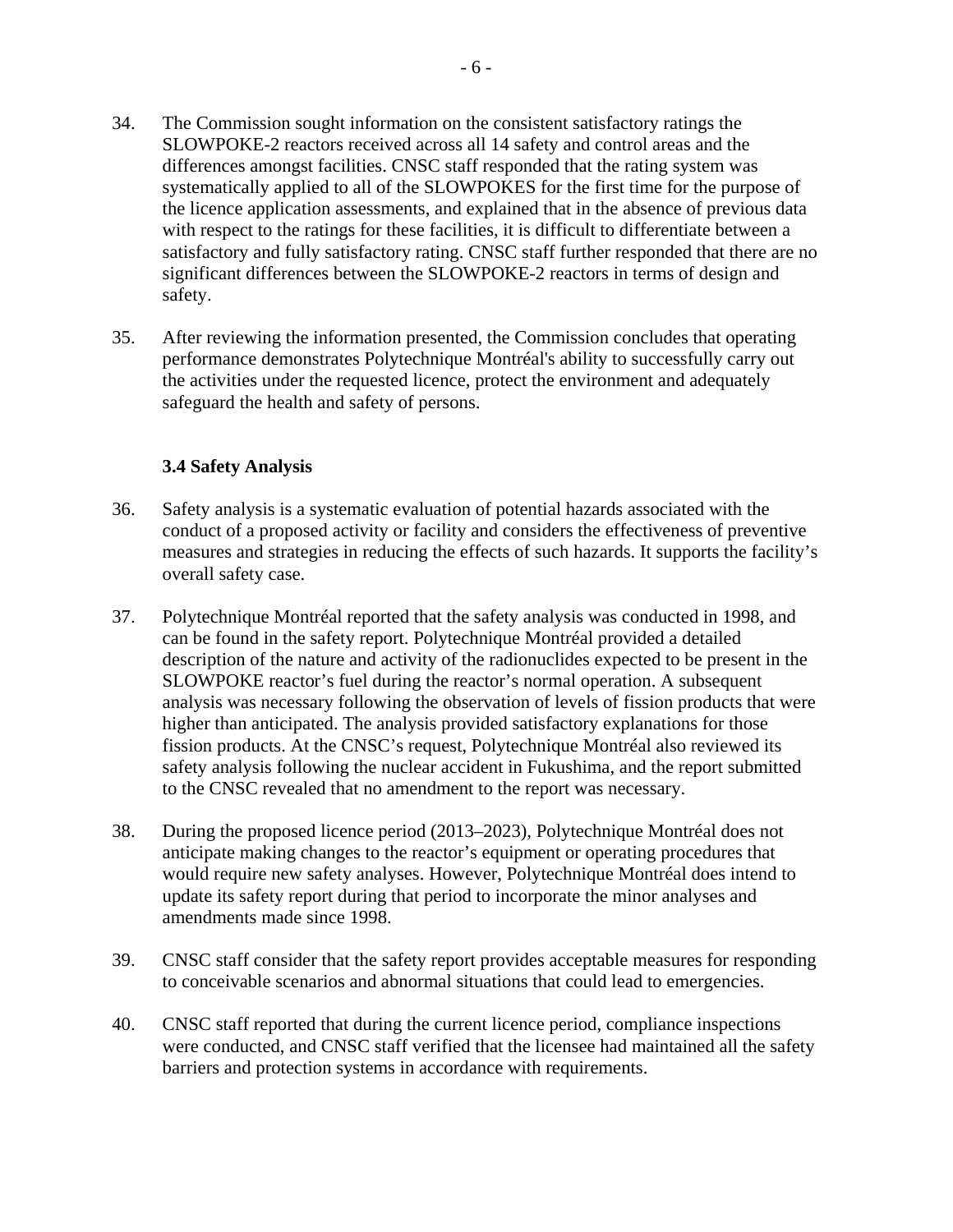- 41. The Commission sought information from CNSC staff on the design standards of the SLOWPOKE reactors that would enable common safety analyses, training development programs or aging management. CNSC staff responded that AECL was originally responsible for the development of the SLOWPOKE reactor safety analysis, and that specific safety analyses were developed to adapt to changes in each facility. CNSC staff also noted that aging management and training programs are specific to each SLOWPOKE facility. CNSC staff added that in regards to the similarities in the licence applications, CNSC staff highly encourages the SLOWPOKE licensees to use the application guides that follow the safety and control area framework to facilitate systematic evaluation by CNSC staff.
- 42. The Commission enquired if a consulting advisory committee has been established amongst the SLOWPOKE facilities. The Commission was informed that there is a SLOWPOKE Users Group and that members of this group communicate several times a year by email and meets on occasion.
- 43. On the basis of the information presented, the Commission concludes that the safety analysis and the barriers in place provide a positive indication of the safety of the SLOWPOKE reactor at Polytechnique Montréal.

#### **3.5 Physical Design**

- 44. Physical design relates to activities that have an impact on the ability of structures, systems and components to meet and maintain their design basis, given new information arising over time, planned modifications to the facility, and changes in the external environment.
- 45. Polytechnique Montréal indicated that the reactor's operation and weekly maintenance are carried out by CNSC-accredited operators. Nuclear maintenance is carried out every three years by a nuclear engineer approved by the CNSC.
- 46. Polytechnique Montréal noted that the minor modifications to the irradiation systems are controlled in accordance with the quality assurance manual's change control procedure. Maintenance of the reactor facility is provided by laboratory staff according to procedures in the operating manual. Maintenance and repairs to the laboratory premises are provided by Polytechnique Montréal's Building Services, and maintenance of the fire and alarm systems is provided by Polytechnique Montréal's Institutional Security Service.
- 47. Polytechnique Montréal indicated that performance indicators are recorded in weekly maintenance logs, annual and biannual audits of the reactor systems, structures and components (SSCs), following the procedures in the operating manual. An annual performance summary of the reactor's SSCs is sent to the CNSC as part of the annual compliance report.
- 48. Polytechnique Montréal stated that the electrical infrastructure undergoes regular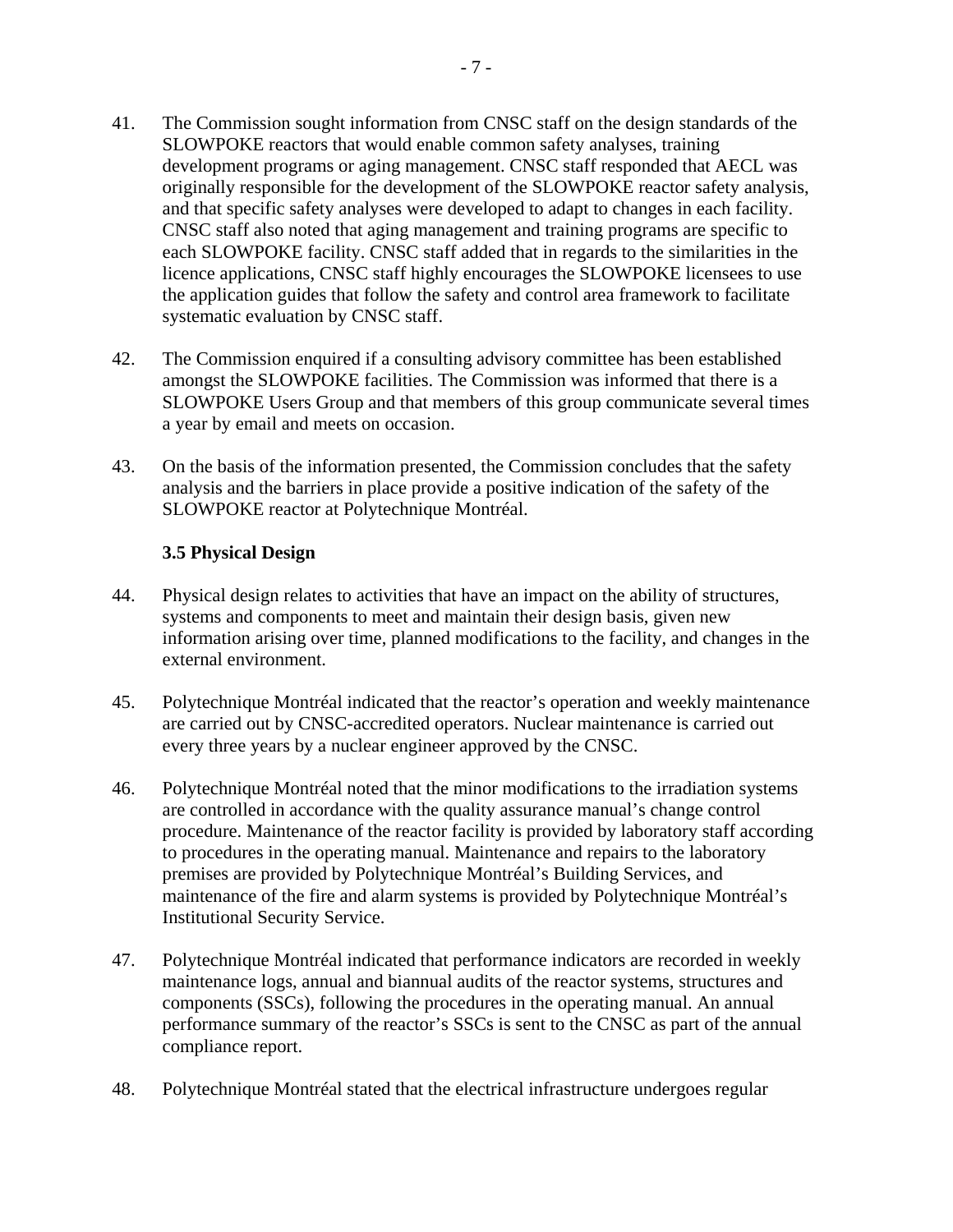maintenance, with changes made when there are renovations.

- 49. Polytechnique Montréal plans to install a new irradiation system and automatic counting system that will be attached to the reactor's irradiation site no. 8. This new external system will not affect the reactor or its operation. Polytechnique Montréal also has plans to improve the system for moving the concrete blocks in the pool, to make it safer. A new ventilation system is scheduled to be installed in the laboratory in summer 2013.
- 50. CNSC staff indicated that no significant changes were made to the facility's design, physical design or safety assessment during the licence period. However, minor changes were made to improve the facility's operation and maintenance, as detailed above. These changes were reported in the annual compliance reports submitted to the CNSC. CNSC staff also noted that changes to the facility are controlled in accordance with the facility's change control procedure documented in the Quality Assurance Manual.
- 51. On the basis of the information provided, the Commission concludes that the physical design of Polytechnique Montréal's SLOWPOKE-2 reactor is adequate.

#### **3.6 Fitness for Service**

52. Fitness for service covers activities performed to ensure the Polytechnique Montréal SLOWPOKE reactor's SSCs continue to effectively fulfill their intended purpose.

3.6.1 Reactor Maintenance and Changes

- 53. Polytechnique Montréal indicated that results of all operations carried out on the reactor are recorded in the reactor's logs. In addition, after each nuclear maintenance operation, the nuclear engineer, who is an employee of Atomic Energy of Canada Limited, sends a report to the authority in charge of the reactor, detailing the work done and the results of the start-up validation tests conducted on the systems, structures and components affected by the work. Every step of the nuclear maintenance work is duly recorded in the reactor's operating manual. CNSC staff concurred.
- 54. CNSC staff considers that there is a well-established program for the maintenance, calibration and testing of the SLOWPOKE reactor. The purpose of the program is to ensure the reliability of the facility's systems and components.
- 55. Polytechnique Montréal indicated that the reactor safety committee meets at least once a year to discuss reactor safety issues. According to the change control procedure, every change that impacts the safety of the reactor must be approved by the committee.
- 56. Polytechnique Montréal noted that the results of the safety analysis are proof of the reactor's reliability, and that its fitness for service is confirmed by the results of the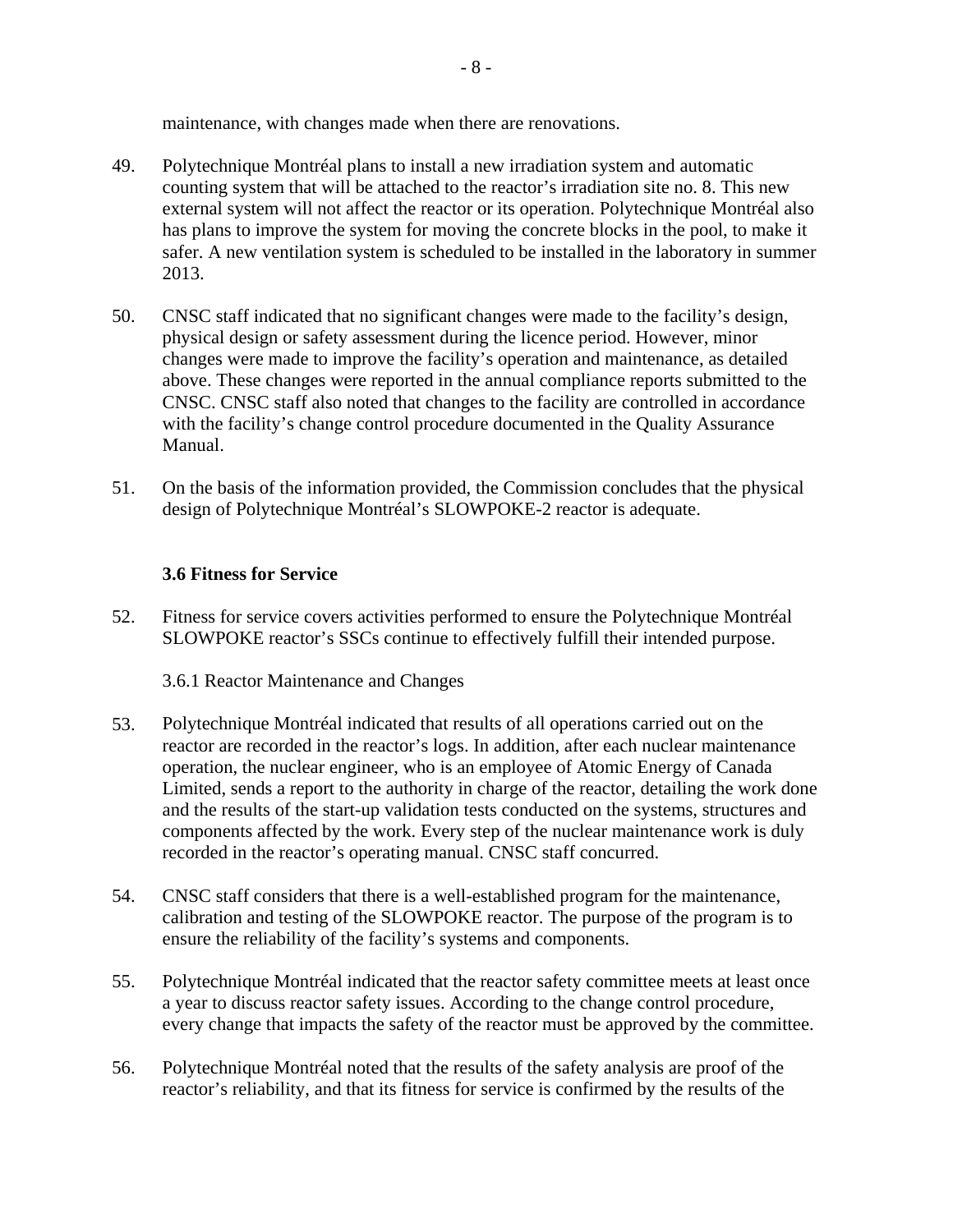regular inspections, which are sent annually to the CNSC in the reactor's annual compliance report.

- 57. CNSC staff stated that its review of the reactor's annual compliance reports, as well as the results of the routine compliance inspections carried out by CNSC staff, confirm the fitness for service of the SLOWPOKE-2 reactor's systems and components.
- 58. The Commission sought further information on inspections of the SLOWPOKE-2 reactors. CNSC staff responded that the licensee monitors the reactor on a regular basis and that CNSC staff perform regular visual inspections. CNSC staff added that only AECL staff, certified technicians and reactor engineers are authorized to open the reactor vessel to perform visual inspections and that CNSC staff coordinate their inspections to observe this activity.
- 59. The Commission sought information regarding potential impacts on the operations of SLOWPOKE reactors if AECL discontinues their maintenance services. CNSC staff noted that they are monitoring the situation. CNSC staff also noted being satisfied with AECL's letter of commitment to service the SLOWPOKE reactor until 2019.
- 60. The Commission enquired as to what services AECL provides to SLOWPOKE reactors. CNSC staff responded that AECL provides two services including maintenance (addition of beryllium plates or shims) and refuelling the reactor core. CNSC staff noted that these services are administered by certified technicians and nuclear engineers. CNSC staff added that there would be no safety concerns if AECL no longer services the SLOWPOKE reactors in the future but that operations would be limited.
- 61. Relating to the maintenance of the reactor by AECL, the Commission enquired on the possibility of a hold point to be issued for 2019-2020. CNSC staff responded that it would be difficult to define a specific time with respect to a hold point as the remaining usage of the core depends on the frequency of operation. CNSC staff reiterated that there would not be any safety concerns if the reactor core's fuel is completely spent as the reactor could no longer be in operation. Also, CNSC staff noted that the lack of a maintainer such as AECL would not raise any safety concerns but would limit future operations. CNSC staff further responded that their planned annual reports to the Commission would serve as a mechanism to provide updates on upcoming issues such as AECL's organization restructuring as well as fuelling and refuelling requirements for each of the SLOWPOKE facilities.

#### 3.6.2 Aging Management

62. Polytechnique Montréal indicated that the reactor's aging management process, which is supported by a set of management and operating procedures, was detailed in the SLOWPOKE reactor aging management program submitted to the CNSC in August 2012. CNSC staff has examined the information submitted and found it acceptable. CNSC staff recommended that Polytechnique Montréal improve its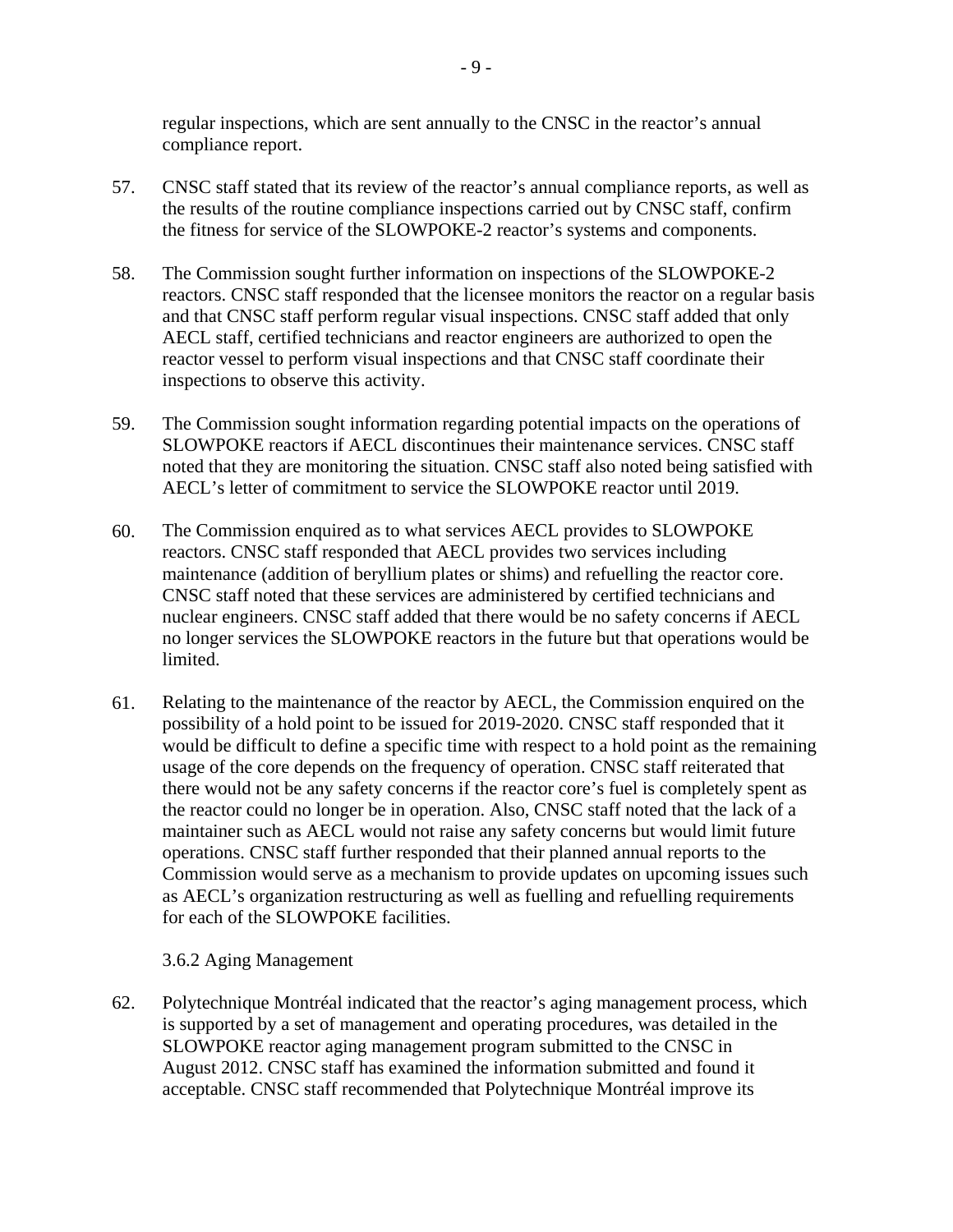acquisition of operational experience, as well as its assessment of trends. Polytechnique Montréal has revised its aging management program to incorporate these recommendations.

- 63. CNSC staff concludes that Polytechnique Montréal considers the aging of materials and components in its facility maintenance and monitoring activities, and that the facility can be expected to be operated safely and reliably until the end of the proposed licence period.
- 64. With regards to aging management, the Commission asked for information on the areas of concern with respect to the SLOWPOKE-2 reactor equipment and how these areas are monitored. CNSC staff responded that the majority of the reactor components can be monitored directly or indirectly by certified staff during weekly maintenance where staff measure radiation fields and samples the reactor pool water. CNSC staff noted that highly enriched uranium cores (HEU-core) tend to be more porous, older and more susceptible to aging than low enriched uranium cores (LEU-core). CNSC staff added that there are no safety concerns with respect to the aging of the SLOWPOKE-2 reactor.

3.6.3 Conclusion on Fitness for Service

- 65. The Commission is satisfied with Polytechnique Montréal's programs for the reactor's inspection, maintenance and aging management. On the basis of the information submitted, the Commission concludes that the equipment used at Polytechnique Montréal's SLOWPOKE-2 reactor facility is fit for service.
- 66. The Commission encourages SLOWPOKE reactor licensees to meet in order to determine a preferred method to ensure maintenance of the reactors, noting that AECL's letter of commitment regarding the reactors' maintenance expires in 2019.

## **3.7 Radiation Protection**

- 67. In evaluating the adequacy of the provisions for protecting the health and safety of persons, the Commission reviewed Polytechnique Montréal's program to ensure that both contamination and radiation doses to persons are monitored, controlled and kept as low as reasonably achievable (ALARA), with social and economic factors taken into account.
- 68. Polytechnique Montréal stated that the purpose of the radiation protection program in place at Polytechnique Montréal is to minimize the doses received by staff, students and the public. The program will be maintained during the period of application for the requested licence. CNSC staff confirmed that Polytechnique Montréal's radiation protection program is in place to guide users of radioactive materials and devices that emit ionizing radiation, and that the program and its implementation are acceptable.
- 69. Polytechnique Montréal detailed the procedures and measures in place for handling and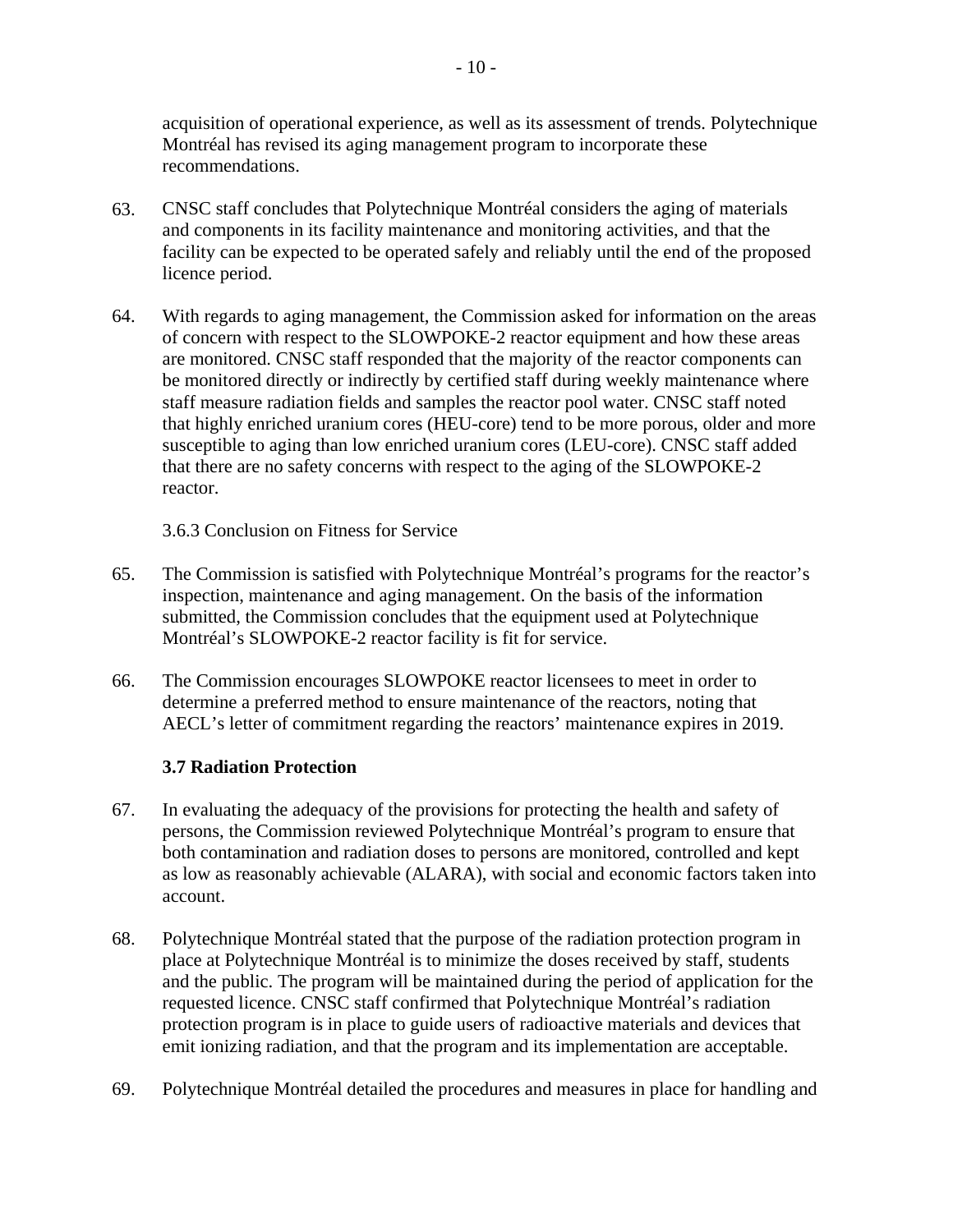storing nuclear materials.

70. Polytechnique Montréal noted that an ALARA program is in place at the SLOWPOKE laboratory, and described the activities outlined in the program for minimizing the doses received by workers.

3.7.1 Doses to Members of the Public

71. Polytechnique Montreal noted that the maximum partial dose calculated for a person living in the residence closest to the SLOWPOKE laboratory is 0.000012 millisieverts/year (mSv/y), which has no effect on health. CNSC staff reported they had conducted an independent and very conservative study of doses to the public in connection with all gases released by SLOWPOKE-2 facilities, and obtained an estimate of less than 0.000085 mSv/y, which is well below the regulatory limit of 1 mSv/y.

3.7.2 Doses to Workers

72. Polytechnique Montréal noted that external doses received by workers have always been maintained below 1 mSv/y, with reactor operators receiving an average yearly dose of 0.12 mSv, which has no impact on health. CNSC staff noted there were no persons designated as nuclear energy workers at the SLOWPOKE-2 facility.

3.7.3 Inspections and Incidents

- 73. CNSC staff regularly conducted Category II inspections. CNSC staff noted those inspections demonstrated that Polytechnique Montréal has complied with regulatory radiation protection requirements and that Polytechnique Montréal has effectively controlled worker contamination during the current licence period.
- 74. CNSC staff reported that no incident entailed the exceedance of an action level at Polytechnique Montréal .

3.7.4 Conclusion on Radiation Protection

75. On the basis of the information provided, the Commission is of the opinion that the radiation protection program and its implementation meet the regulatory requirements and are adequate to protect the workers at Polytechnique Montréal's SLOWPOKE-2 reactor facility and the public.

## **3.8 Conventional Health and Safety**

76. Conventional health and safety covers the implementation of a program to manage workplace safety hazards and to protect personnel. The conventional health and safety program is mandated for all employers and employees to minimize risk to the health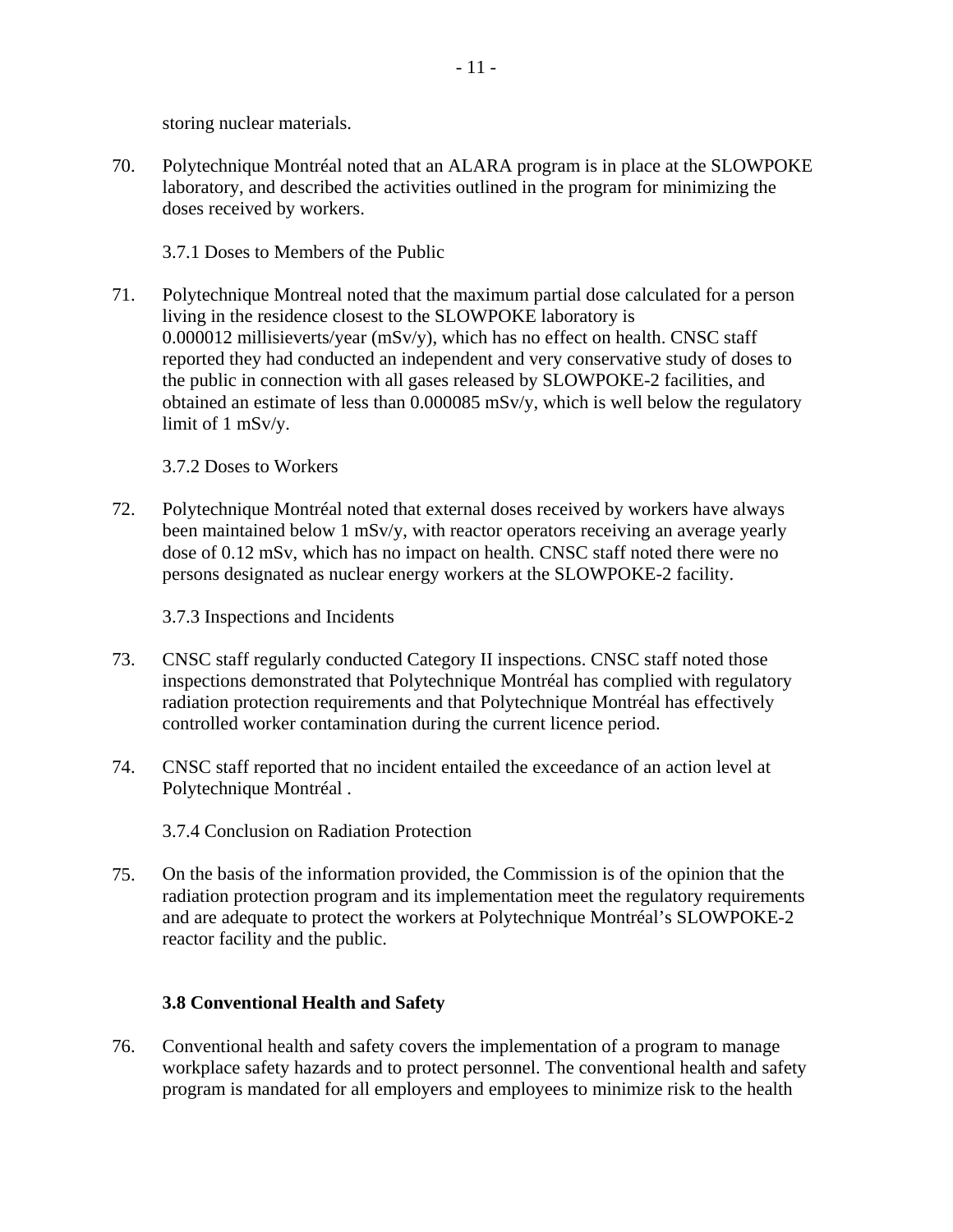and safety of workers posed by conventional (non-radiological) hazards in the workplace. The program includes compliance with the applicable labour codes and conventional safety training.

- 77. Polytechnique Montréal indicated it is currently taking inventory of all the hazardous materials present in its establishments. Polytechnique Montréal also detailed the other hazardous materials stored within the perimeter of the SLOWPOKE-2 reactor facility.
- 78. Polytechnique Montréal stated that several documents or programs on health and safety are available. Polytechnique Montréal added that, since 2002, there have been no lost-time injuries to employees or students involving nuclear materials. CNSC staff confirmed this assertion.
- 79. CNSC staff consider that Polytechnique Montréal's performance in the area of safety is satisfactory. This conclusion is based on the information obtained from CNSC compliance inspections, Polytechnique Montréal's annual compliance reports and event reports.
- its workers is acceptable. 80. Upon consideration of the information provided, the Commission considers that Polytechnique Montréal's performance in terms of the conventional health and safety of

#### **3.9 Environmental Protection**

- 81. Environmental protection covers Polytechnique Montréal's programs to identify, control and monitor all releases of nuclear substances and to minimize the effects on the environment that may result from the licensed activities. It includes effluent and emissions control and environmental monitoring.
- 82. Polytechnique Montréal indicated that the operating manual contains the procedure for monitoring the reactor's emissions. The procedure was developed using analyses documented in the reports submitted to the CNSC.
- 83. Polytechnique Montréal stated that the SLOWPOKE reactor does not emit solid or liquid radioactive substances, and only emits weak gaseous radioactive substances. CNSC staff confirmed this assertion. Polytechnique Montréal gave a detailed description of the hazardous radioactive materials generated by the laboratory. Polytechnique Montréal also detailed the methods used for the internal handling and transportation of radioactive materials.
- 84. Polytechnique Montréal indicated that the annual compliance report sent to the CNSC shows average weekly emissions for the period covered by that report. Since 1998, there have been typical weekly emissions of240 MBq of argon-41 and of 2.4 MBq of xenon-133. Polytechnique Montréal does not foresee making any changes to the reactor equipment or procedures in the requested licence period that would cause an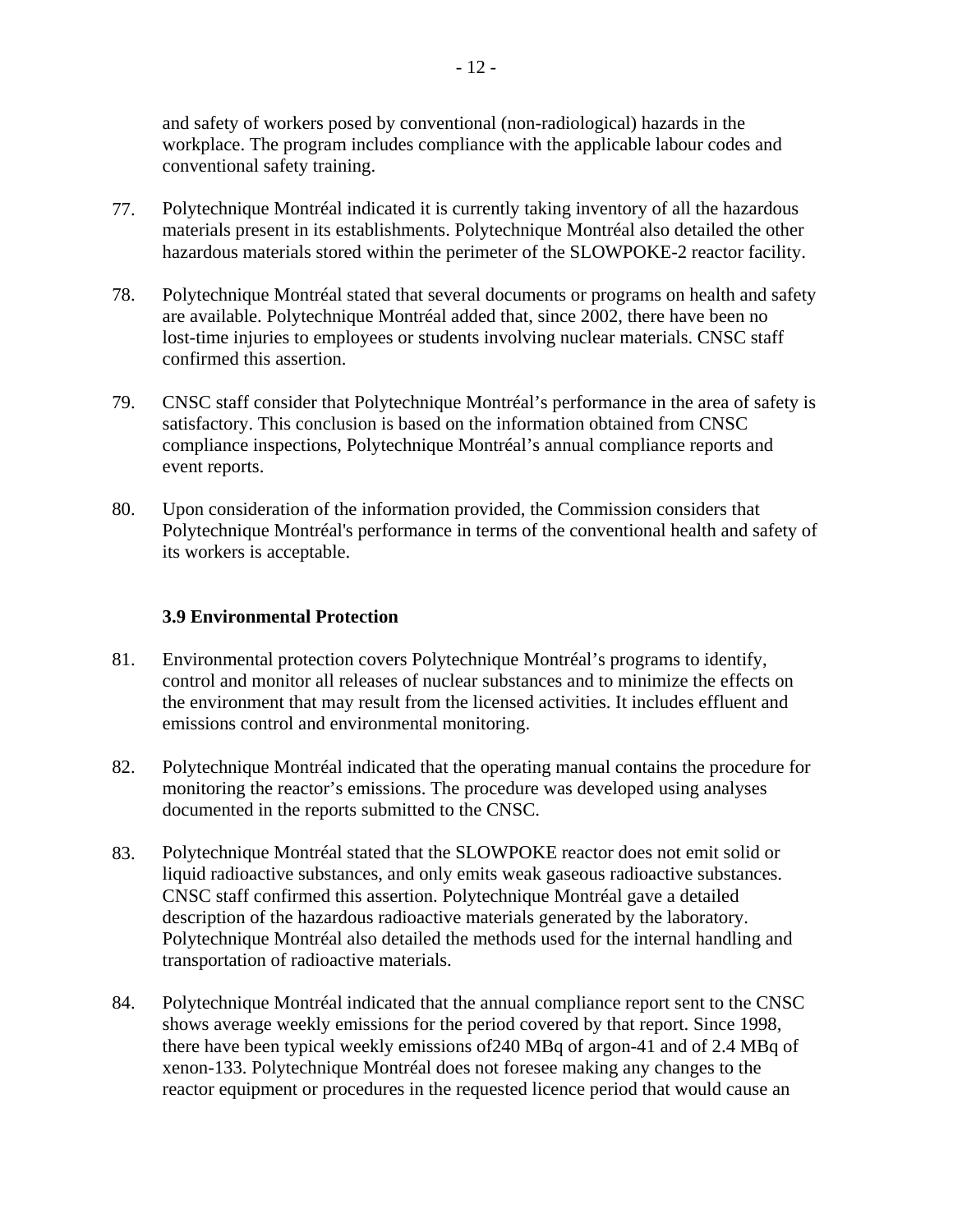increase in the release of radioactive or non-radioactive materials.

- 85. CNSC staff reported that the primary hazardous substances used in the normal operation of the SLOWPOKE-2 facility are sodium hydroxide and hydrochloric acid. These are used to regenerate resins in the vessel water purification system, and are mixed to obtain a neutral pH before being dumped into the sewers.
- 86. CNSC staff considers that Polytechnique Montréal has effective programs and procedures for protecting the environment and the health of persons, including the identification and control of releases of radioactive and hazardous substances to the environment.
- 87. According to the information provided, the Commission concludes that Polytechnique Montréal is applying, and will continue to apply, the measures necessary to protect the environment.

# **3.10 Emergency Management and Fire Protection**

88. Emergency management and fire protection covers the provisions for preparedness and response capabilities that exist for emergencies and non-routine conditions at Polytechnique Montréal, including nuclear emergency management, conventional emergency response and fire protection and response.

3.10.1 Emergency Management

- 89. Polytechnique Montréal noted that the maintenance of the security and alarm response systems is managed by the Institutional Security Service. These systems are inspected twice a year, and the results of the inspections are sent to the CNSC as part of the annual compliance report.
- 90. CNSC staff reported it had reviewed the document with respect to Polytechnique Montréal's emergency and response measures, as well as Polytechnique Montréal's response to the letter from the CNSC, sent pursuant to subsection 12(2) of the NSCA after the events in Fukushima. CNSC staff stated that the safety report for the SLOWPOKE-2 facility does not identify any event leading to accidental releases, and that the Fukushima event did not change the conclusions of the safety report.

3.10.2 Fire Protection

- 91. Polytechnique Montréal indicated that the École Polytechnique de Montréal Corporation maintains and uses a fire protection program that is subject to Quebec building and fire codes. This program covers the SLOWPOKE laboratory facility, and is detailed in CMD 12-H7.1.
- 92. Polytechnique Montréal noted that the fire alarm system was upgraded throughout the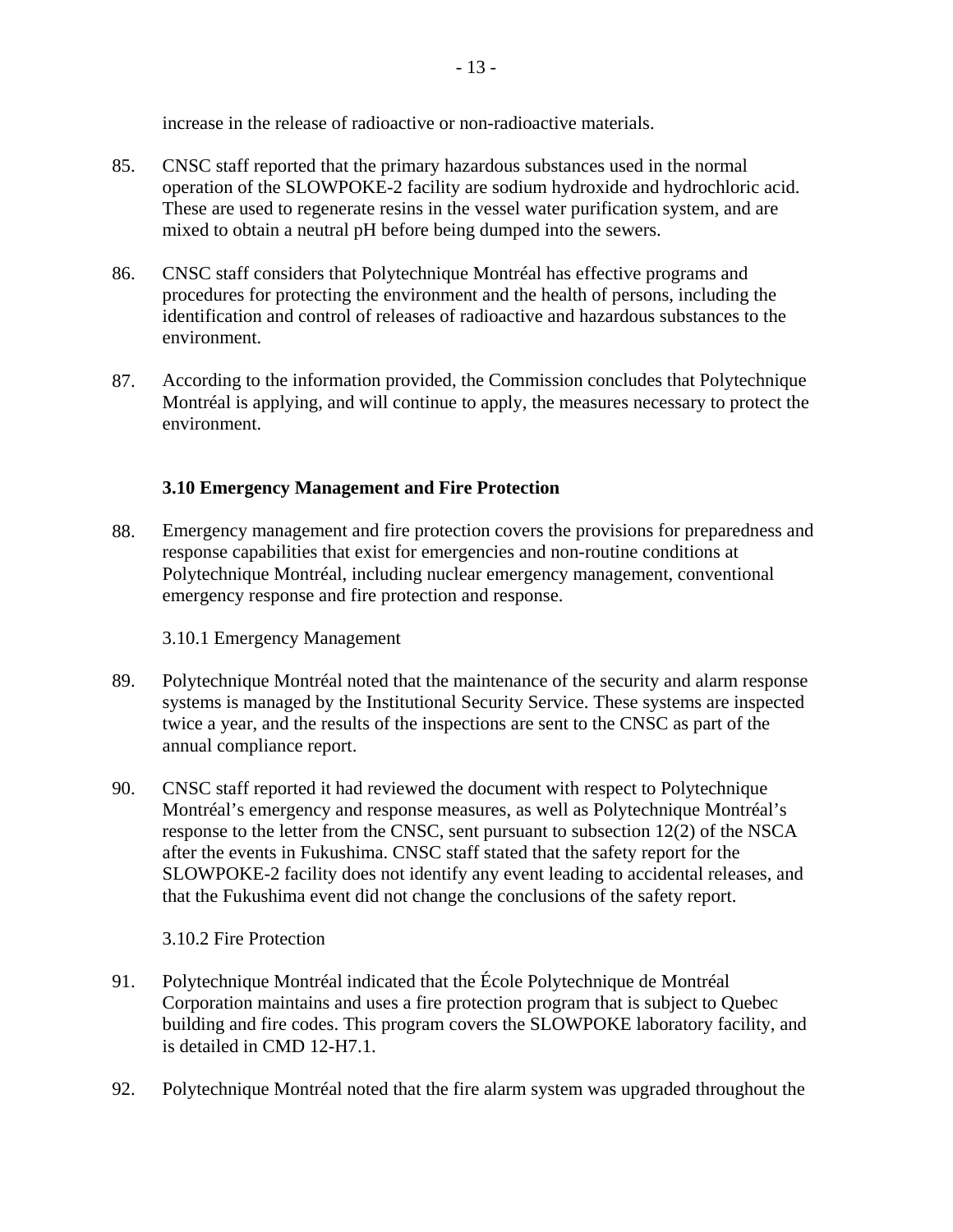building in 2010. The Institutional Security Service conducts annual inspections of the fire alarm system and sprinkler system, as well as monthly inspections of the extinguishers. Work to bring the laboratory firewalls into compliance was carried out in August and September 2012. In addition, Polytechnique Montréal, under the management of Building Services, initiated several projects in 2008 to bring the facility and its infrastructure into compliance with Quebec building and fire codes, and described those projects.

- 93. CNSC staff confirmed that Polytechnique Montréal has implemented and maintains a fire protection program that minimizes the probability of occurrence and the impact of a fire in the facility. This program was established to comply with applicable provincial and federal regulatory requirements. CNSC staff consider this program acceptable.
- 94. CNSC staff indicated it had conducted inspections of the SLOWPOKE-2 facility and had identified areas for improvement in the area of fire protection, particularly the firewalls and flammable materials. Polytechnique Montréal has implemented corrective measures to the satisfaction of CNSC staff.

3.10.3 Conclusion on Emergency Management and Fire Protection

95. On the basis of this information, the Commission concludes that Polytechnique Montréal's emergency preparedness measures and fire protection measures are adequate for the period of operation authorized under the current licence.

## **3.11 Waste Management**

- 96. Waste management covers the licensee's site-wide waste management program. The Commission evaluated Polytechnique Montréal's performance with respect to waste minimization, segregation, characterization and storage.
- 97. Polytechnique Montréal noted that the management of household and hazardous waste follows the sustainable development policy adopted by the Board of Directors on January 27, 2011, and CNSC staff concurred. Polytechnique Montréal detailed its radioactive waste management and storage activities. Polytechnique Montréal added that the annual compliance report provides the CNSC with information on the inventory of the content of the radioactive waste barrel, which contains substances irradiated in the reactor's irradiation sites.
- 98. CNSC staff confirmed that a waste management program is in place at the facility. CNSC staff consider the program acceptable.
- 99. The Commission asked if follow-up was done with the company that handles Polytechnique Montréal's radioactive waste. CNSC staff confirmed that the company has a valid permit and is regularly inspected. The company also informs CNSC staff of locations where the waste is stored.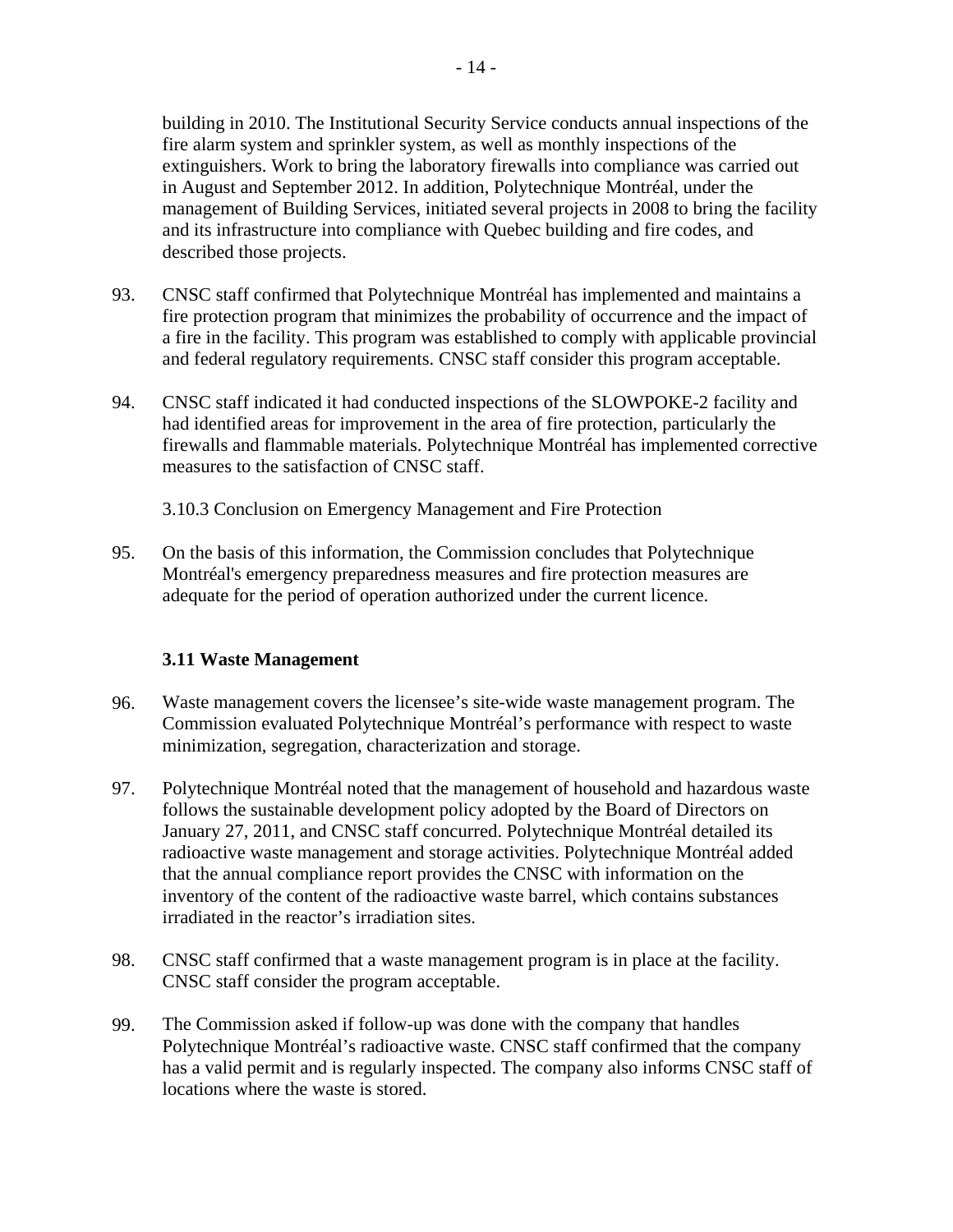100. On the basis of the information submitted at this hearing, the Commission considers that Polytechnique Montréal is taking, and will continue to take, all the measures required for waste management at Polytechnique Montréal's SLOWPOKE-2 reactor facility.

## **3.12 Security**

- 101. This area of safety and control covers the programs required to implement and support the safety requirements for Polytechnique Montréal's SLOWPOKE reactor.
- 102. Polytechnique Montréal stated that the safety measures are detailed in the confidential SLOWPOKE reactor security plan. Access to the SLOWPOKE laboratory and the reactor room is always controlled.
- 103. Polytechnique Montréal noted that the surveillance and intrusion alarm system at the SLOWPOKE laboratory was improved by the replacement of the facility access system and the installation of several high-definition surveillance cameras. The Institutional Security Service inspects these security systems regularly, and the results of those inspections are included in the annual compliance report.
- 104. CNSC staff reported that they conducted three security inspections at the facility over the course of the current licence period, and that all problems identified have been corrected.
- 105. CNSC staff considers that Polytechnique Montréal has an acceptable security program in place that meets regulatory requirements and makes adequate provisions for the maintenance of national security.
- 106. The Commission requested further information on the safety measures in place for preventing malevolent acts by students or researchers. The Polytechnique Montréal representative explained that there are several barriers to cross before accessing the fuel in the reactor. She added that no one has access to the reactor room unless accompanied by an operator, and that the inventory of calibration sources is kept up-todate. CNSC staff indicated they carried out a safety inspection in December 2012 and that the licensee met CNSC requirements. CNSC staff added that all deficiencies identified in that inspection have been corrected.
- 107. The Commission concludes that Polytechnique Montréal has applied, and will continue to apply, the appropriate measures for ensuring the physical security of its SLOWPOKE-2 reactor facility.

#### **3.13 Safeguards and Non-Proliferation**

108. The CNSC's regulatory mandate includes ensuring conformity with measures required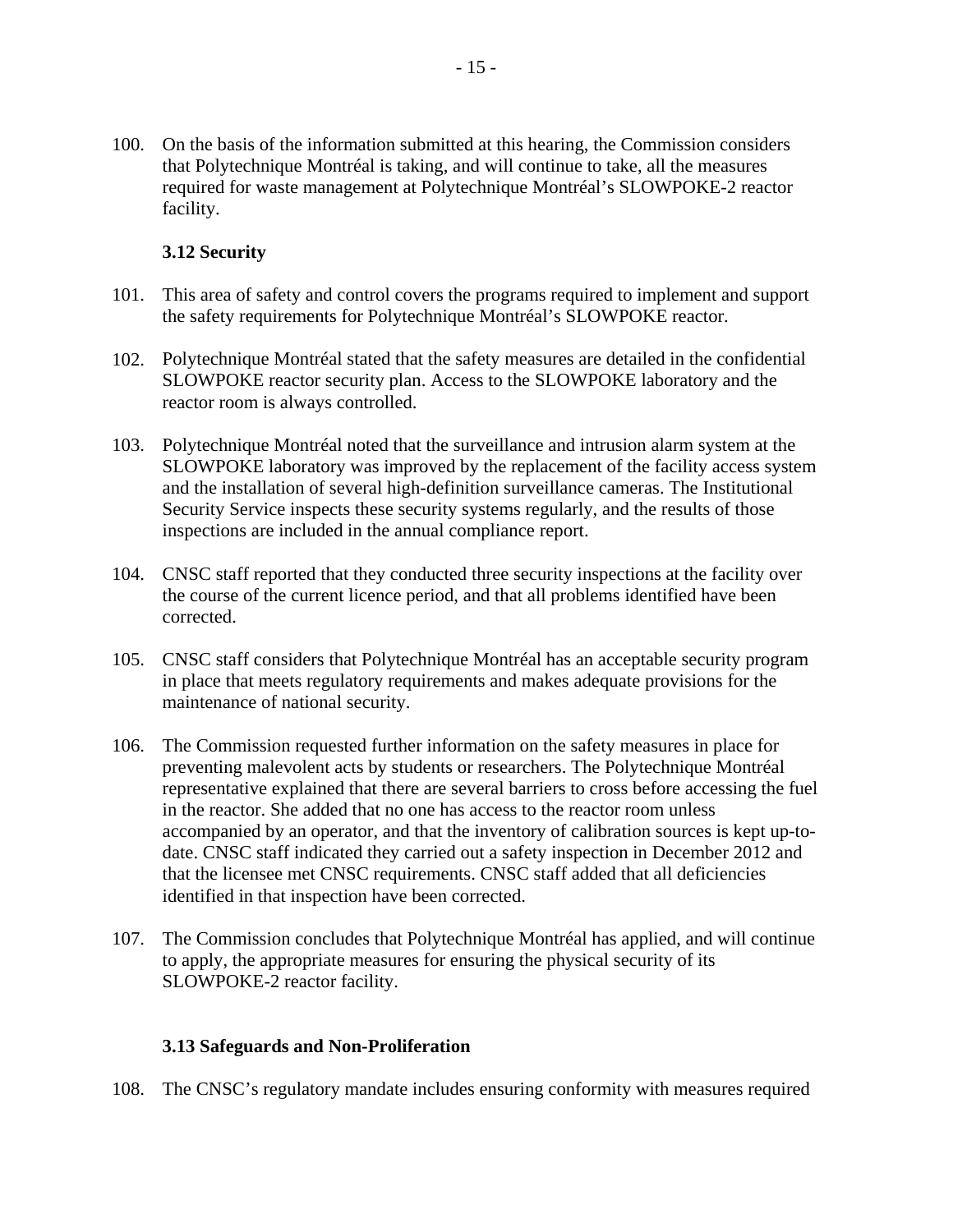to implement Canada's international obligations under the *Treaty on Non-Proliferation of Nuclear Weapons*. Pursuant to the Treaty, Canada has entered into safeguards agreements with the International Atomic Energy Agency (IAEA). The objective of these agreements is for the IAEA to provide credible assurance on an annual basis to Canada and to the international community that all declared nuclear material is in peaceful, non-explosive uses and that there is no undeclared nuclear material or activities in this country.

- 109. Polytechnique Montréal stated it had fulfilled all of its security obligations. Every year, the person in charge of the reactor sends the CNSC an update on the protocol terms as well as the facility's operating schedule and physical inventory. The same person also sends the CNSC the general ledger for the SLOWPOKE reactor every month.
- 110. AECL staff conducted an inspection of the facility in January 2010. The inspection revealed that Polytechnique Montréal is fulfilling all of its obligations in this area. CNSC staff noted that no action notice had been issued following either AECL's or the CNSC's inspection.
- 111. CNSC staff consider that effective programs are in place at Polytechnique Montréal's SLOWPOKE-2 reactor facility. CNSC staff added that, during the licence period, Polytechnique Montréal provided the CNSC and AECL with all of the reports and information required to comply with the regulatory requirements for the SLOWPOKE-2 reactor, including those related to accounting and the reporting of nuclear materials.
- 112. On the basis of this information, the Commission considers that Polytechnique Montréal has made and will continue to make adequate provisions in the areas of safeguards and non-proliferation, to ensure the maintenance of national security and the implementation of the national obligations to which Canada has agreed.

# **3.14 Packaging and Transport**

- 113. Packaging and transport covers the safe packaging and transport of nuclear substances to and from Polytechnique Montréal. Polytechnique Montréal must adhere to the Packaging and Transport of Nuclear Substances Regulations<sup>4</sup> and Transport Canada's *Transportation of Dangerous Goods Regulations*<sup>5</sup> for all shipments leaving the site. The *Packaging and Transport of Nuclear Substances Regulations* apply to the packaging and transport of nuclear substances, including the design, production, use, inspection, maintenance and repair of packages, and the preparation, consigning, handling, loading, carriage and unloading of packages containing nuclear substances.
- 114. Polytechnique Montréal provided details on the measures in place for shipping nuclear substances, as well as for their preparation for shipping. Polytechnique Montréal stated

 $\overline{a}$ 4 SOR/2000-208 5 SOR/2001-286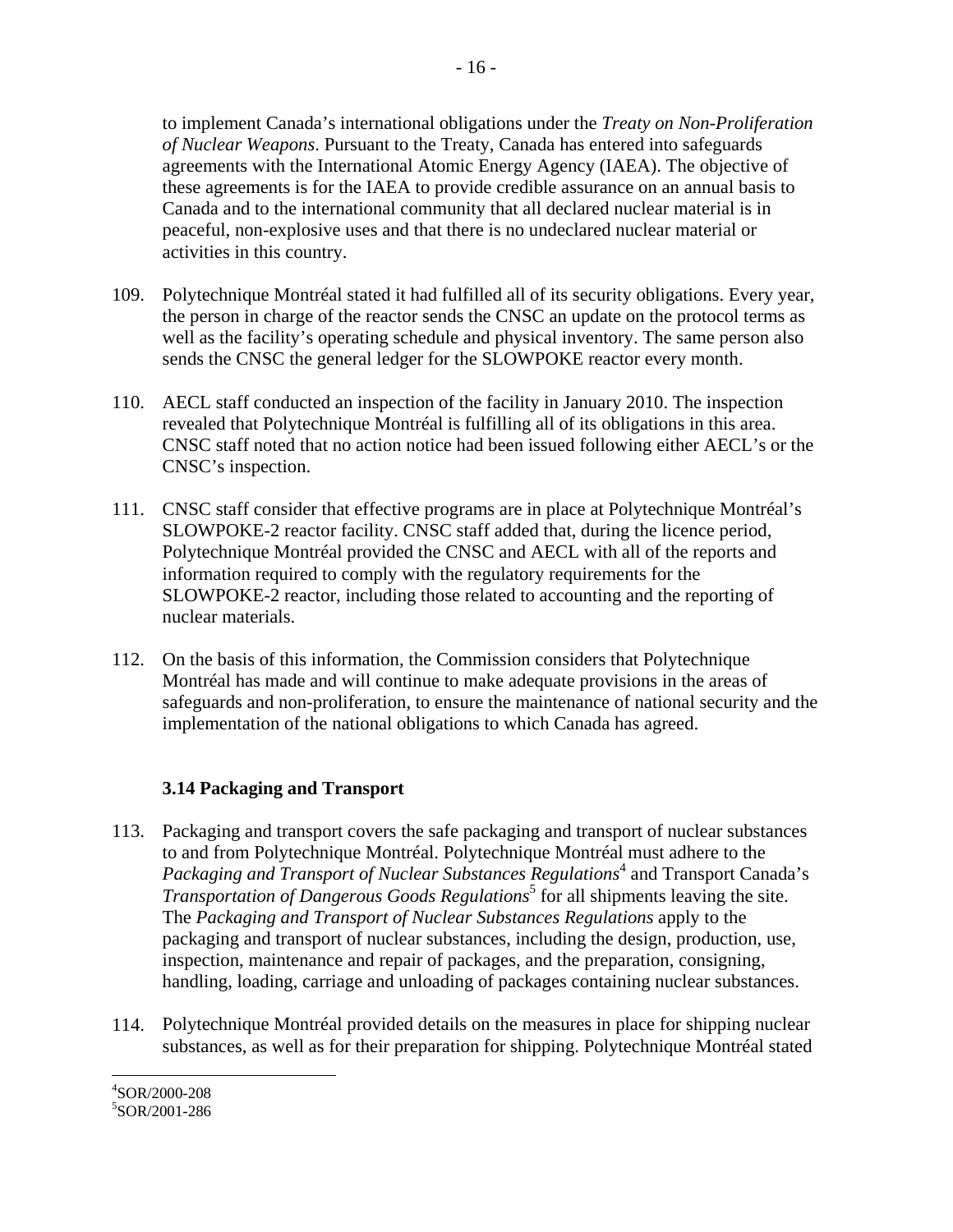that hazardous materials are transported in accordance with applicable regulations and that employees assigned to this task have received the appropriate training. CNSC staff confirmed this assertion.

- 17 -

- 115. In 2013, Polytechnique Montréal plans to improve the procedure for shipping nuclear materials to other licensees, including receiving, loading and packaging nuclear substances for transport.
- 116. On the basis of the information obtained from compliance inspections and the review of Polytechnique Montréal's compliance reports and event reports, CNSC staff concluded that Polytechnique Montréal operated the facility safely. CNSC staff considers that, overall, Polytechnique Montréal has demonstrated that it complies with the regulations applicable to this safety area.
- 117. On the basis of the information provided, the Commission considers Polytechnique Montréal's performance in this area to be acceptable.

# **3.15 Environmental Assessment**

- 118. Before making a licensing decision, the Commission must be satisfied that all applicable requirements of the *Canadian Environmental Assessment Act*<sup>6</sup> (CEAA 2012) have been fulfilled.
- 119. CNSC staff determined that the licence renewal application does not fall under "designated projects" pursuant to the *Regulations Designating Physical Activities*  under subparagraph  $84(a)(i)$  of the CEAA 2012. Therefore, no federal environmental assessment is required.
- 120. The Commission is satisfied that requirements of the CEAA have been met. The Commission notes that the NSCA provides a strong regulatory framework for environmental protection. Whether an EA is required or not, the CNSC regulatory system ensures that adequate measures are in place to protect the environment and human health in accordance with the NSCA and its Regulations.

## **3.16 Aboriginal Consultation**

121. The CNSC's legal duty to consult with Aboriginal peoples applies when the Crown contemplates actions that may adversely affect established or potential Aboriginal or treaty rights. As an agent of the Government of Canada and as Canada's nuclear regulator, the Commission must act in accordance with the Constitution and its imperatives. The Commission ensures that its licensing decisions under the *Nuclear Safety and Control Act* and environmental assessment determinations under the CEAA uphold the honour of the Crown.

<u>.</u>

<sup>&</sup>lt;sup>6</sup>S.C. 2012, c. 19, s. 52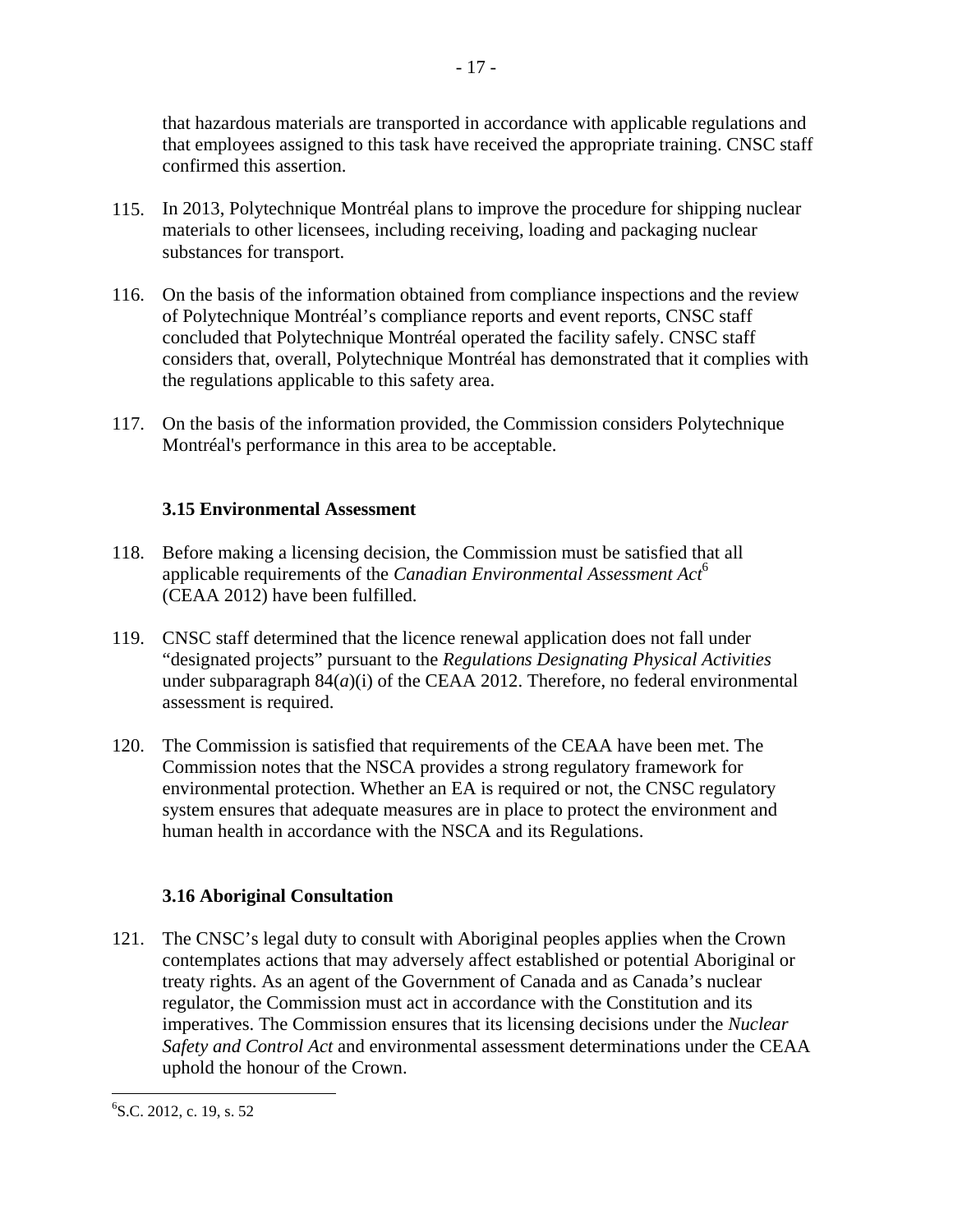- 122. CNSC staff reported that they conducted research that led to a preliminary list of First Nations and Métis groups and organizations that could have an interest in the licensing decision. CNSC staff added that the Polytechnique Montréal campus is in a region in southern Quebec that is not subject to any historical or modern treaties with First Nations. However, some of the Aboriginal groups identified are involved in comprehensive or specific land claims and governance negotiations with the Government of Canada.
- 123. CNSC staff indicated that it sent notification letters to the groups identified, including information on the licence application and the public hearing process. The First Nations and Métis groups were encouraged to participate, and follow-up calls were made.
- 124. Based on the above information, the Commission notes that the Aboriginal groups who may be interested or affected by the decision have been well informed of the licence renewal application and the intervention process, and that the efforts made by Polytechnique Montréal and CNSC staff in this area were satisfactory.

#### **3.17 Public Information Programs**

- 125. The CNSC requires all Class I nuclear facility licensees to establish and implement a public information program to inform persons living near the facility on how licensed activities conducted at the facility affect the environment and the health and safety of the community.
- 126. Polytechnique Montréal noted that information on the SLOWPOKE-2 reactor and its facility are on the website and that the laboratory is visited by over 200 students a year.
- 127. CNSC staff confirmed that Polytechnique Montréal's SLOWPOKE-2 reactor facility has a Web site with information on the reactor, its location, activities that take place there, and contact information. CNSC staff added that since the facility was built, several articles have appeared in student and faculty papers, and feature stories have aired on television and on the radio. CNSC staff considers that the facility has been open in its responses to requests for information from the public and offers visits to interested parties.
- 128. CNSC staff noted that Polytechnique Montréal is currently updating its program to meet the requirements of the applicable sections of RD/GD-99.3, *Public Information Programs*, published in March 2012.
- 129. The Commission expressed the view that the public information program seems incomplete, and requested Polytechnique Montréal's opinion on the matter. The Polytechnique Montréal representative agreed that the program could be improved. The Polytechnique Montréal representative added that she had decided over the past few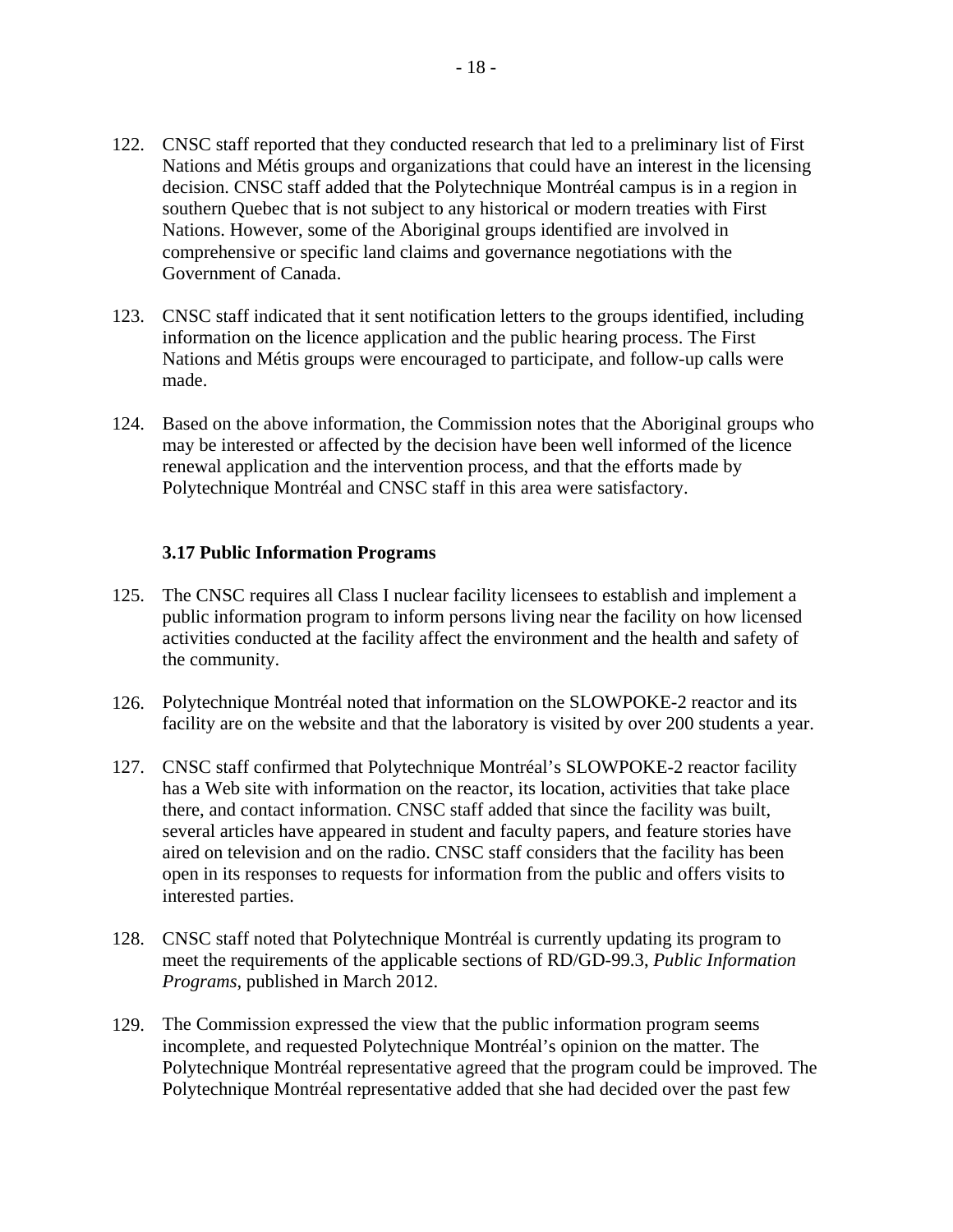weeks to be more proactive in this area, further to the publication of RD/GD-99.3. Polytechnique Montréal intends to use her public relations service to this effect. CNSC staff commented that RD/GD 99.3 is a generic document, and that it had worked with the public communications group to better define its expectations for each type of licensee, with the implementation of new requirements, using a phased approach.

- 130. The Ecole Polytechnique representative noted that, even if they are willing to make the necessary changes to respect requirements relating to public information, she expressed concerns regarding an increased volume of work related to the new public information requirements that would prevent a facility from doing safety-related work at the nuclear reactor. CNSC staff noted being willing to discuss with the licensees on this topic, taking onto account that there are essential elements to be included in a public information program. The Commission commented that part of the CNSC's mandate is to disseminate factual information to the public about nuclear science, and the licensees public information programs is one way for the Commission to fulfill this mandate. The Commission considers that not disclosing information that should have been made public is a behaviour that should be avoided. The Ecole Polytechnique representative expressed his agreement on the communication on nuclear science to the public for them to understand the usefulness of this industry.
- 131. On the basis of this information, the Commission considers that Polytechnique Montréal's public information program meets regulatory requirements and allows people living near its SLOWPOKE-2 nuclear reactor to be kept informed.

## **3.18 Decommissioning Plan and Financial Guarantees**

- 132. The Commission asked the licensee to establish a decommissioning plan for Polytechnique Montréal's SLOWPOKE-2 nuclear reactor. To ensure that sufficient funds are available for the safe and secure decommissioning of Polytechnique Montréal's SLOWPOKE-2 nuclear reactor, the Commission requires that an adequate financial guarantee for the execution of the planned activities be instituted and remain acceptable in the Commission's estimation throughout the licence period.
- 133. Polytechnique Montréal stated that the decommissioning draft document is revised every five years. The latest version of the document was submitted to the CNSC in December 2011.
- 134. Polytechnique Montréal estimates that in 2017, the total cost of decommissioning its reactor will be \$2,050,000. Polytechnique Montréal indicated that it obtained this number using the assumption that the decommissioning will be carried out by external contractors and that the reactor's operating history will be preserved in accordance with existing regulatory programs. Polytechnique Montréal proposed a financial guarantee in three parts:
	- a letter of credit from a Canadian bank guaranteeing \$1,000,000 for the decommissioning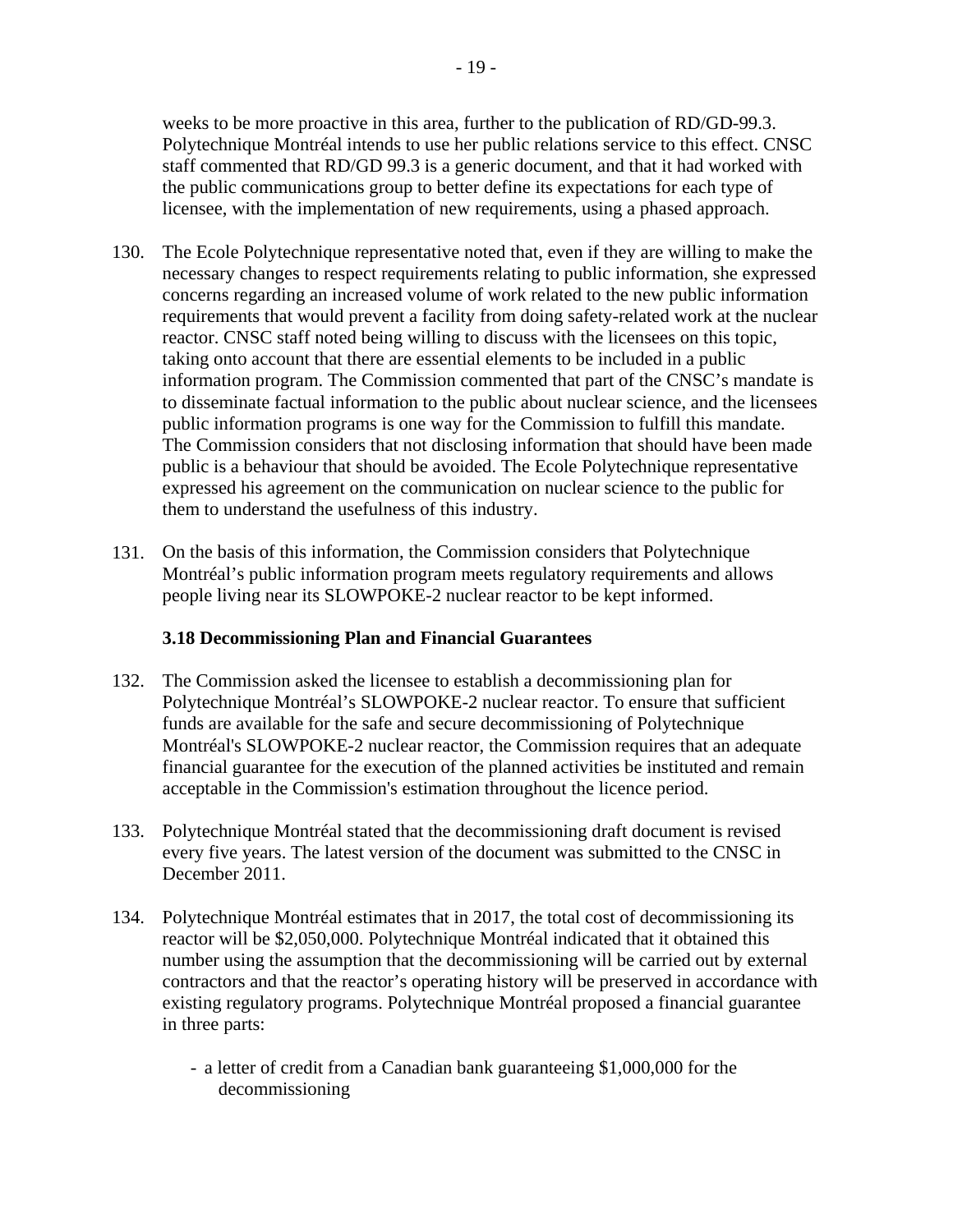- a trust fund, established on January 27, 2005, and in which \$257,000 was placed in December 2012 and in which \$25,000 will be placed in 2013 and each following year until 2032. In 2032, the amount accumulated in the fund will be \$750,000 plus interest.
- Polytechnique Montréal is formally committed to adding the amount required to complete the three phases of decommissioning
- 135. In March 2013, Polytechnique Montréal made a proposal to the CNSC for a new, improved financial guarantee consistent with the new decommissioning plan for the reactor. CNSC staff reviewed the most recent version of the financial guarantee and disagreed with the revised value of the decommissioning costs and, consequently, with the value of the proposed financial guarantee, which is significantly lower – almost half of the value of the financial guarantees proposed by other SLOWPOKE licensees. CNSC staff also has reservations with respect to the methods used to estimate the decommissioning costs. CNSC staff recognizes that further discussions with Polytechnique Montréal on the topic are needed, in part because of the fundamental differences between the decommissioning approach proposed by Polytechnique Montréal and that of other SLOWPOKE licensees, which is more of a turnkey approach. Polytechnique Montréal demonstrated willingness to continue discussions.
- 136. Polytechnique Montréal plans to decommission its SLOWPOKE reactor in 2032 using the amount accumulated in the trust fund. Polytechnique Montréal stated that, should it become necessary to decommission the reactor before 2032 and the amount required not be available in the general operating budget, the balance required to at least complete the decommissioning would be borrowed using the letter of credit..
- 137. CNSC staff indicated that a condition has been added to the Licence Conditions Handbook, which indicates November 30, 2013 as the deadline for defining an acceptable financial guarantee. In the event of a dispute, CNSC staff will inform the Commission of the situation and will provide recommendations.
- 138. On the basis of this information, the Commission concludes that both the current financial guarantee for the decommissioning of Polytechnique Montréal's SLOWPOKE-2 reactor and the decommissioning plan are acceptable for the purpose of the licence renewal. The Commission notes the difference in opinion between Polytechnique Montréal and the CNSC with respect to the new financial guarantee and encourages both parties to continue discussions to reach an agreement.
- 139. The Commission directs CNSC staff to provide an update on this matter at the next annual report on SLOWPOKE reactors.

#### **3.19 Nuclear Liability Insurance and Cost Recovery**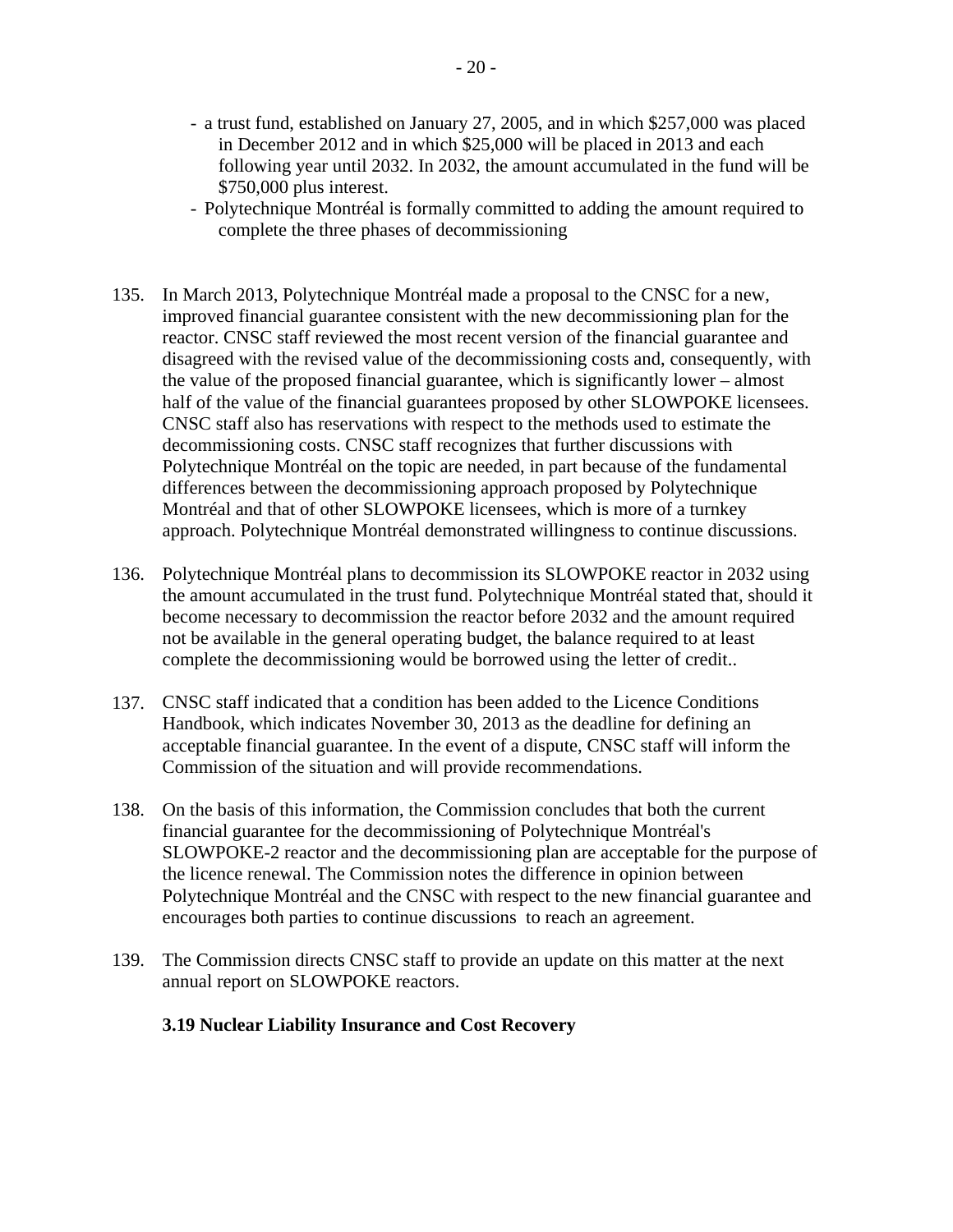- 140. Polytechnique Montréal is required to hold nuclear liability insurance under the *Nuclear Liability Act*. 7
- 141. Polytechnique Montréal confirmed that it meets its nuclear liability insurance requirements with the liability insurance policies it has in place. CNSC staff confirmed that Polytechnique Montréal holds the required insurance.
- 142. CNSC staff indicated that, as Polytechnique Montréal is a post-secondary, not-for-profit educational institution, the licensee is exempt from cost recovery fees.
- 143. On the basis of the information received, the Commission concludes that Polytechnique Montréal is fulfilling its nuclear reliability obligations.

# **3.20 Licence Periods and Conditions**

- 144. Polytechnique Montréal has applied for a ten-year licence renewal. CNSC staff also recommends the renewal of the licence for a period of 10 years, the same period as for the current licence.
- 145. CNSC staff proposed to modify the content and format of the licence to improve regulatory clarity, consistency and predictability, while maintaining adequate regulatory oversight. To ensure that there is a clear understanding of each regulatory requirement specified by the Commission in the licence, CNSC staff proposes a licence accompanied by a Licence Conditions Handbook (LCH).
- 146. The Commission sought comments from SLOWPOKE licensees on the CNSC's transition from licence conditions to the LCH. The Commission was informed that the SLOWPOKE facilities had the opportunity to review three draft LCHs and found that, while they find the LCH useful in detailing how to meet regulatory requirements and intend on doing their best to comply with the LCH, this document was overwhelming and the administrative and technical conditions and requirements are complex and not necessarily applicable to the SLOWPOKE facilities. CNSC staff further noted that the graded approach was applied to the development of the LCH to specify exact licence conditions that apply to each specific licensee.
- 147. The Commission sought comments on the references in the LCH to documents from the past and asked if updating was required. CNSC staff responded that SLOWPOKE facilities do not tend to change significantly over time. CNSC staff noted that it is common that SLOWPOKE licensees have complimentary documents to reflect updates to the SLOWPOKE facilities' maintenance and operations as required.
- 148. The Commission noted differences in the texts of the licence and the LCH for certain conditions of licence. CNSC staff indicated that as the licence is a legal document, the LCH will be amended so that the wording for the conditions of licence is identical in

 $\overline{a}$  $<sup>7</sup>$  R.S.C., 1985, c. N-28.</sup>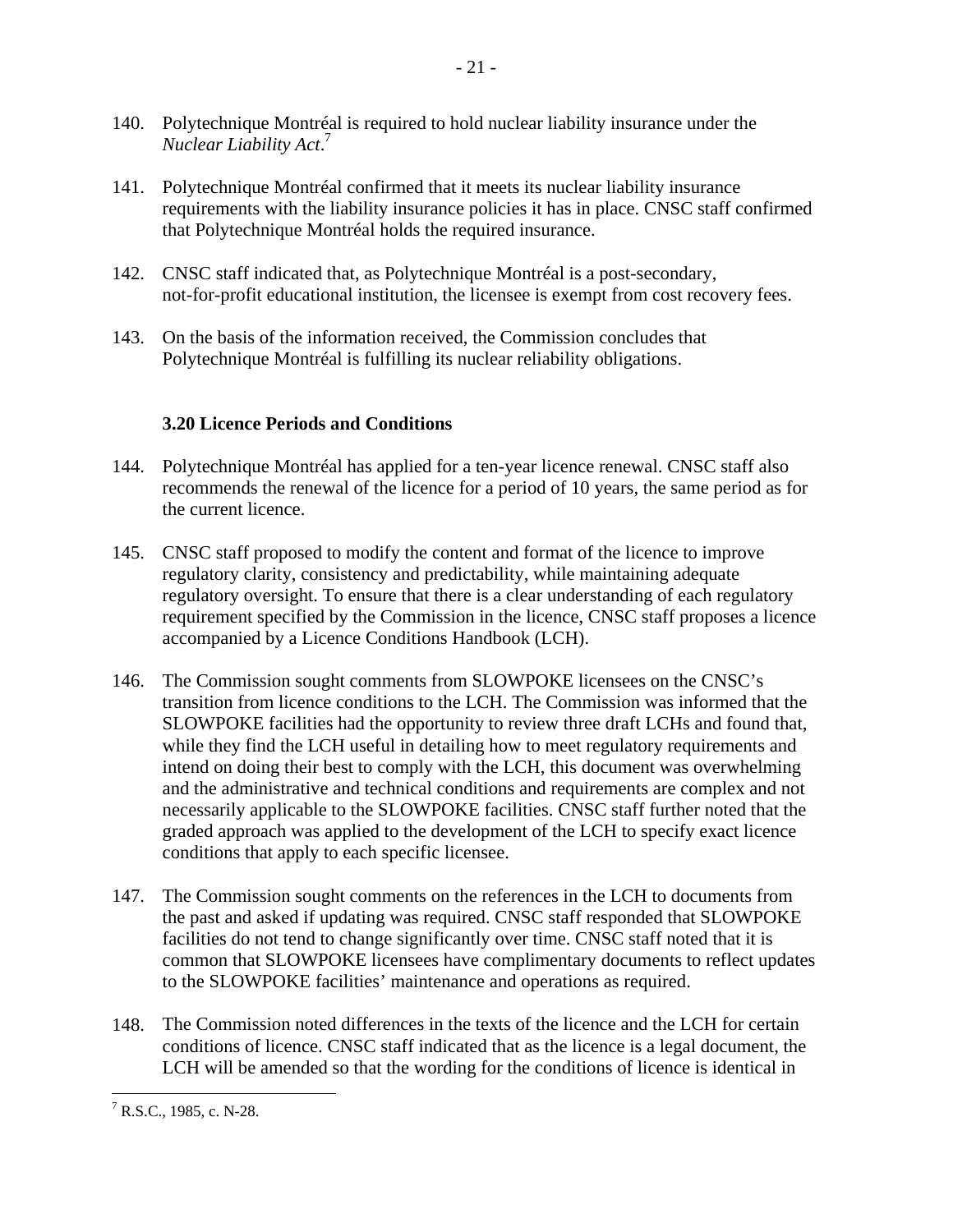both documents.

- 149. On the basis of this information, the Commission concludes that issuing a licence for a period of 10 years is appropriate. The Commission accepts the licence conditions as recommended by CNSC staff. The Commission is also in agreement with the level of delegation of authority in the LCH and notes that, if necessary, any matter can be heard at a Commission hearing.
- 150. The Commission notes the concerns of SLOWPOKE reactor licensees regarding the length and complexity of the LCH, and encouraged them to submit proposals to CNSC staff for simplifying the document.

## **4.0 CONCLUSION**

- 151. The Commission has considered the information and submissions of Polytechnique Montréal and CNSC staff, as presented in the material available for reference on the record.
- 152. The Commission concludes that, in accordance with the *Canadian Environmental Assessment Act*, an environmental assessment is not required for the operation Polytechnique Montréal's SLOWPOKE reactor.
- 153. The Commission considers that Polytechnique Montréal meets the requirements of subsection 24(4) of the *Nuclear Safety and Control Act*. The Commission is of the opinion that Polytechnique Montréal is qualified to carry out the activities authorized by the amended licences and that, in carrying out those activities, it will make adequate provisions for the protection of the environment, the health and safety of persons, the maintenance of national security, and take the measures required to implement international obligations to which Canada has agreed.
- 154. Therefore, pursuant to section 24 of the *Nuclear Safety and Control Act*, the Commission renews operating licence for a non-power reactor PERFP-9A.02/2013, which authorizes Polytechnique Montréal to operate its SLOWPOKE-2 nuclear reactor. The renewed licence, PERFP-9A.00/2023, is valid from July 1, 2013, to June 30, 2023, unless it is suspended, amended, revoked or replaced.
- 155. In the licence, the Commission includes the conditions recommended by CNSC staff in CMD 13-H7.
- 156. The Commission also accepts CNSC staff's recommendation regarding the delegation of authority in the LCH. The Commission notes that CNSC staff can bring any matter to the Commission as applicable. The Commission directs CNSC staff to inform the Commission annually of any changes made to the LCH.
- 157. The Commission directs CNSC staff to submit annual reports on the performance of Polytechnique Montréal's SLOWPOKE nuclear reactor. CNSC staff shall present this